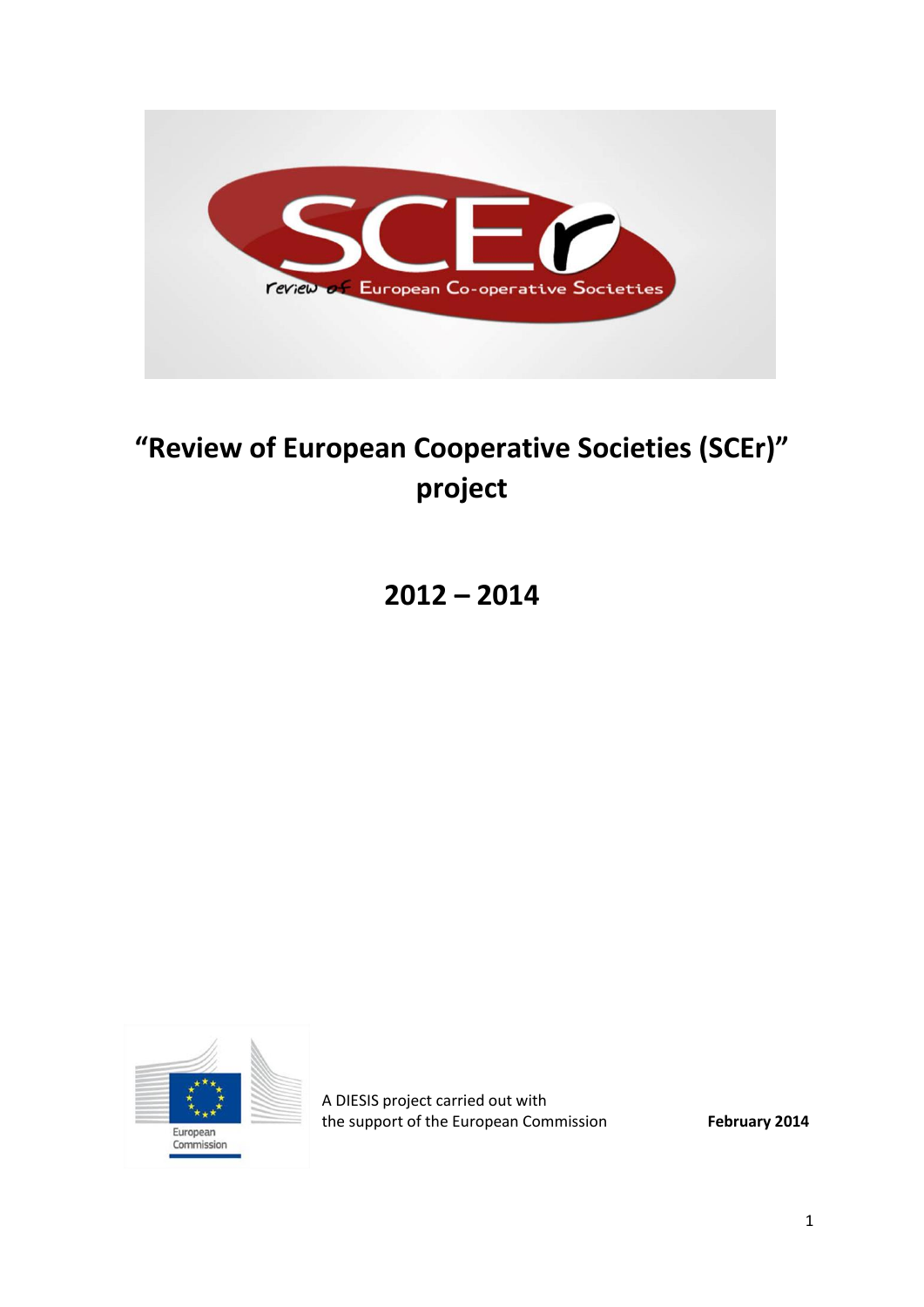*The project has received funding from the European Commission DG Employment, Social Affairs and Inclusion The sole responsibility lies with the authors of this publication. The European Commission is not responsible for any use that may be made of the information contained therein.*

#### **© DIESIS 2014**

Reproduction is authorised provide the source is acknowledged. This report is published in the following languages: EN, FR, ES, IT, DE Copies of this report are available free of charge from: DIESIS [\(diesis@diesis.coop\)](mailto:diesis@diesis.coop)

It can be downloaded from the project website at: **[www.scer.eu](http://www.scer.eu/)**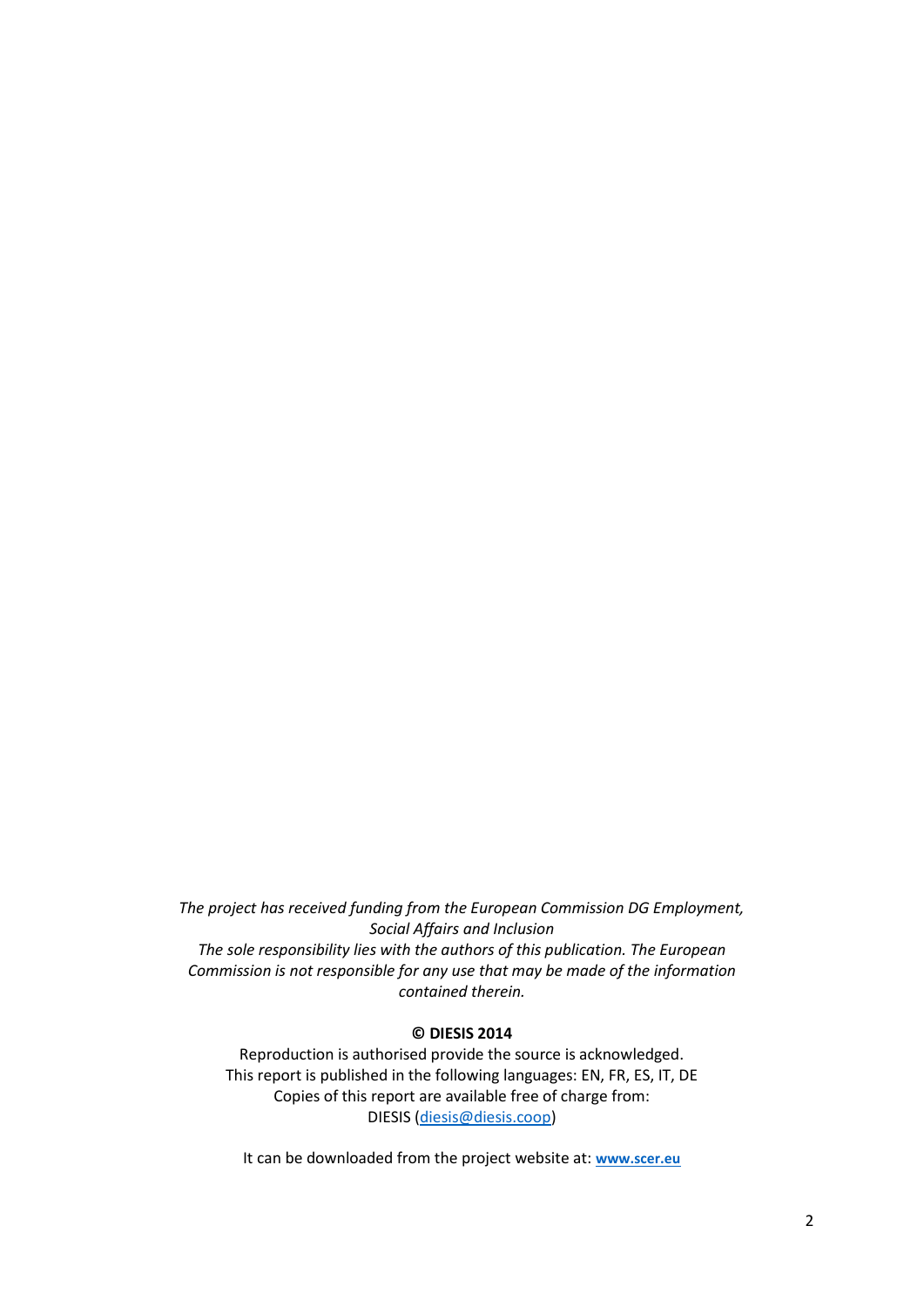## **Final report**

## **Contents**

<span id="page-2-0"></span>

| <b>Introduction</b>                                    | Page |
|--------------------------------------------------------|------|
| Context of European Cooperative Societies              | 4    |
| Presentation of the project SCEr                       | 5    |
| A. Active SCEs in Europe                               | 7    |
| B. Being an SCE means                                  | 14   |
| 1. Advantages of being an SCE                          | 14   |
| 2. Limitations of being an SCE                         | 16   |
| C. Corporate governance and worker involvement in SCEs | 18   |
| <b>Conclusions</b>                                     | 22   |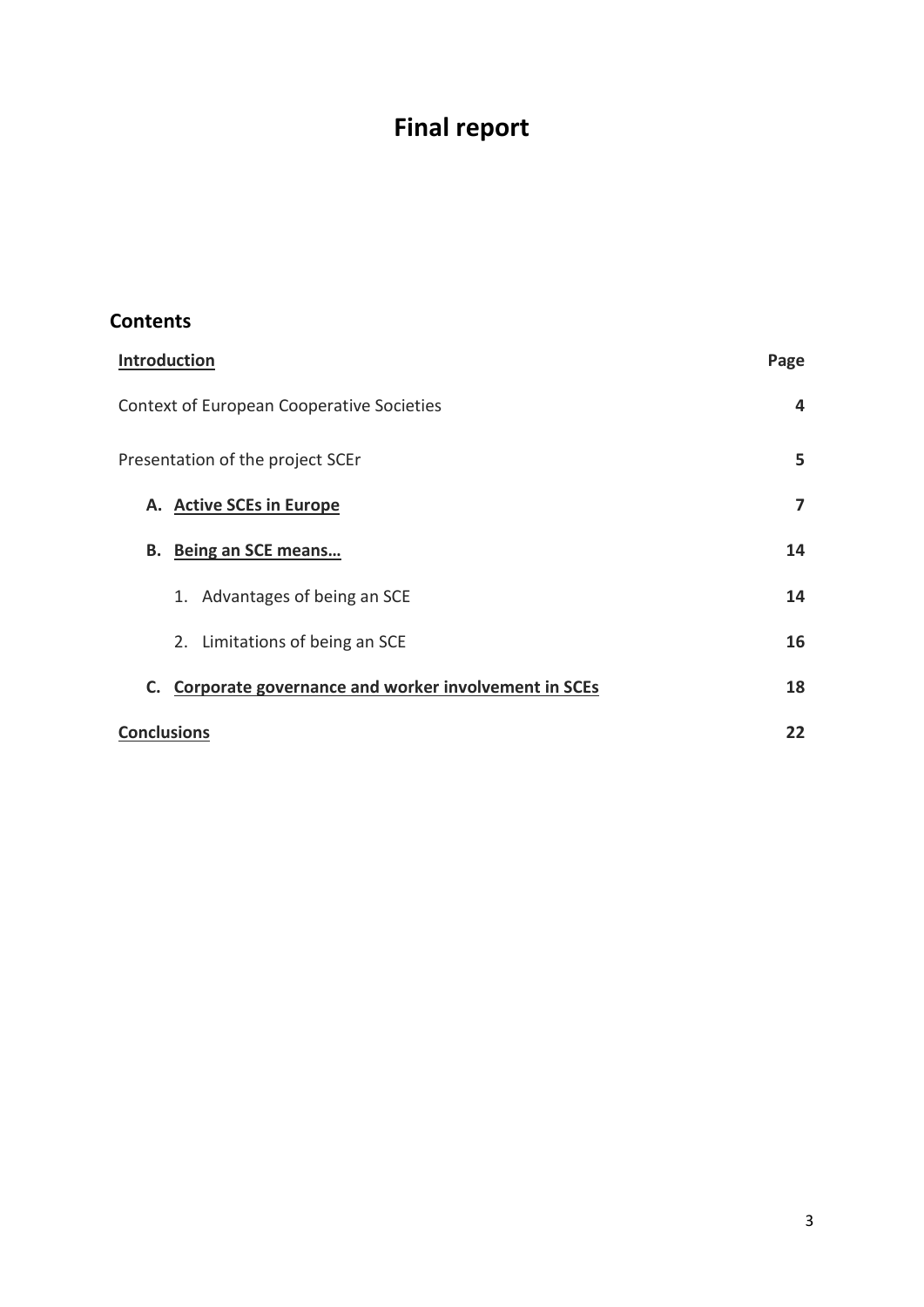#### **INTRODUCTION**

**.** 

#### <span id="page-3-0"></span>**Context of the European Cooperative Societies**

The Statute for a European Co-operative Society was adopted on 22 July 2003 [\(OJ of 18 August](http://eur-lex.europa.eu/LexUriServ/LexUriServ.do?uri=OJ:L:2003:207:0001:0024:EN:PDF)  [2003 \(L207\).](http://eur-lex.europa.eu/LexUriServ/LexUriServ.do?uri=OJ:L:2003:207:0001:0024:EN:PDF) Its objective is to provide co-operatives with adequate legal instruments to facilitate their cross-border and transnational activities. The Statute for a European Cooperative Society parallels the Statute for a European Company (SE), adopted in 2001, but has been tailored to the specific characteristics of co-operative societies. The Council has also adopted [Regulation \(EEC\) No.](http://europa.eu/legislation_summaries/internal_market/businesses/company_law/l26015_en.htm) 2137/85 relating to the European Economic Interest Grouping, [Regulation \(EC\) No.](http://europa.eu/legislation_summaries/employment_and_social_policy/social_dialogue/l26016_en.htm) 2157/2001 relating to a Statute for a European Company, and [Directive 2005/56/EC](http://europa.eu/legislation_summaries/internal_market/businesses/company_law/l26041_en.htm) on cross-border mergers of limited liability companies.<sup>1</sup>

On the side of the European Commission, some steps have been taken since the creation of the statute in order to help the development of SCEs. During the final conference of the SCEr project on 29 January 2014 in Brussels, the European Commission declared that future intervention will focus on three main issues: education, promotion of the SCE and innovative access to finance. The aim of the first two is to remedy the lack of knowledge about the SCE statute. National authorities, and also the individuals and private organisations, are often not aware of the existence of the SCE statute and its advantages. Therefore, actions will be taken to promote the SCE to universities and to create specific training for young entrepreneurs wishing to create SCEs. At the same time, promotional work will be carried out through advertisements and the creation of a website. The aim is to give specific information to potential and current SCE entrepreneurs to allow them to meet in a forum in order to exchange views on difficulties and share ideas. Finally, the European Commission will work on researching innovative funding possibilities such as a social stock exchange or within the European programmes COSME and HORIZON 2020.

The SCE project focused in particular on the fact that the 2003 directive of the European Commission laid down the obligation to develop worker representation structures. In particular, the participation of the employees in the decision-making process is a condition of being an SCE. The directive also makes clear that cooperatives employing more than 50 employees must have worker representative in the board of directors. This worker representative must participate actively and effectively in the management of the SCE, not just be consulted.

<sup>1</sup> http://europa.eu/legislation\_summaries/employment\_and\_social\_policy/social\_dialogue/l26018\_en.htm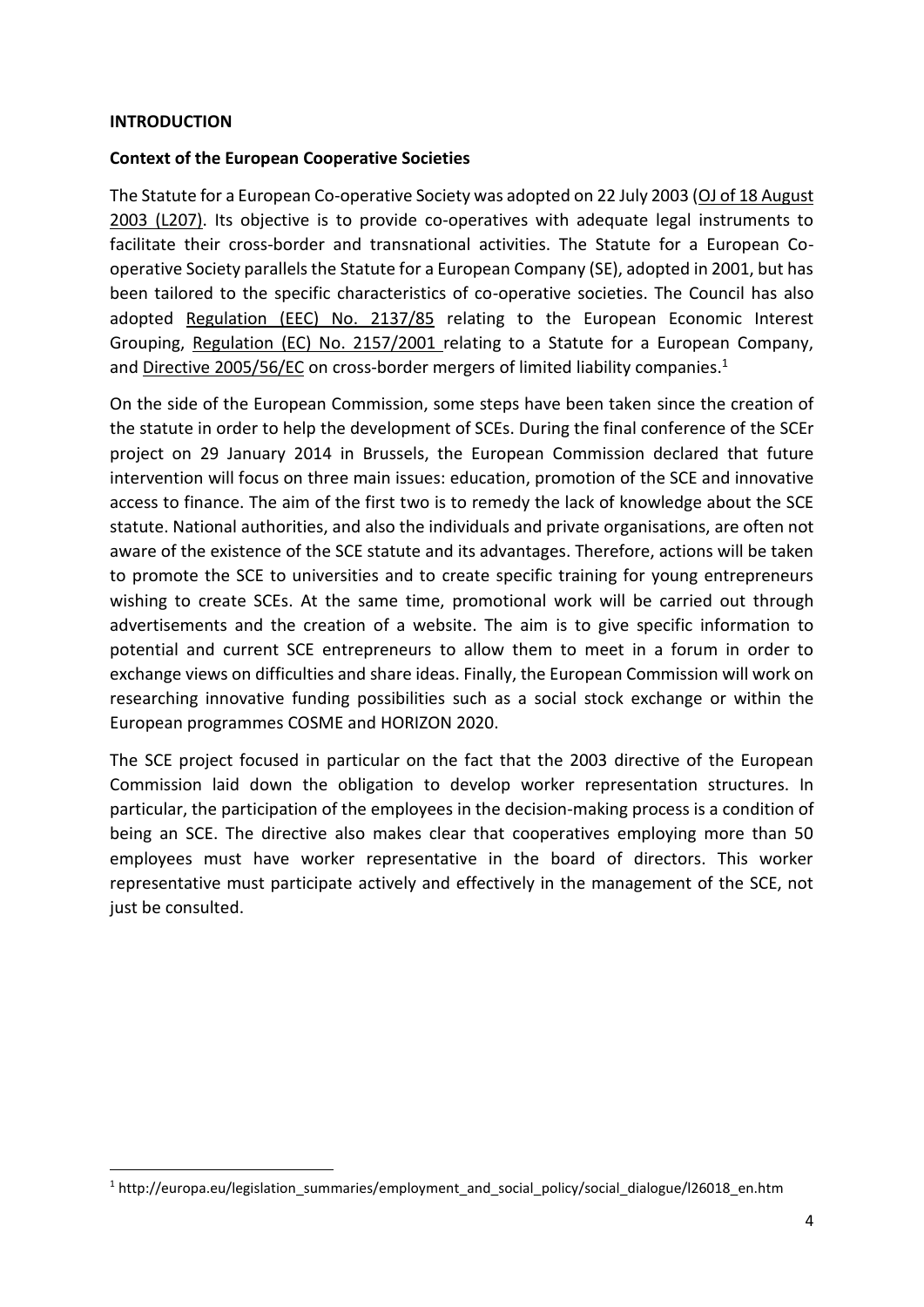#### <span id="page-4-0"></span>**Presentation of the project SCEr**

In this context, the *Review of European Cooperative Societies* project (SCEr) was financed by the European Commission, DG Employment, Social Affairs and Inclusion. It started in 2012 and ended in March 2014. On the basis of the existing experiences of [European Co-operative](http://www.scer.eu/)  [Societies \(SCEs\),](http://www.scer.eu/) the SCEr project intended to **contribute to knowledge and awareness of the phenomenon of the SCE** and in particular on the **role that employees play in the transnationalisation of the activities of cooperatives.** SCEr aimed to provide an in-depth information mechanism to organisations involved in the social economy, as well as to a **wider public involved in the ongoing debate on the implementation of the SCE legislation**.

The recent European-level debate on SCEs highlights many elements for which a substantial comparative study, based on in-depth knowledge and research, still needs to be carried out. A comparative study implies a possible combination of both economic and social aspects. In other words, SCEr aims to provide a **qualitative assessment** based on the experience of existing SCEs and SCEs in the process of being established. Moreover, the project focuses on the aspect of **employee involvement**, both with regard to the implementation of Directive 2003/72/EC and with regard to (best) practices of workers' involvement implemented both at national and at transnational level. Finally SCEr provides a **clearer picture of the European "legislative" experience** of SCEs in relation to and in combination with the concrete realities, roles, needs and aspirations of all the actors involved.

The project's **activities** followed specific objectives. First, it attempted to identify all SCEs in existence and in the process of being established, and to gain a better understanding of the number and nature of SCEs that exist in Europe. Then, SCEr collected relevant public documents in a central on-line archive, and drew a detailed map of a selection of SCEs with regard to their external and internal characteristics. It used interviews and direct investigation to highlight the interaction between various economic, organisational and governmental features which involve workers in decision-making at a transnational level. The project created a detailed picture of the issues involved in the creation of an SCE, with specific regard to legislative aspects and the involvement of workers. Another activity of the SCEr project was to gather first-hand information on the role and impact of employees involved in the creation phase of an SCE. Finally, the project identified good practices of employee involvement in SCEs and provided in-depth information of their functioning and positive outcomes.

The partnership was designed to provide the project with a transnational dimension. The project brings together partners both from the European level (ETUC, DIESIS, IAFP), and national one (France (CGSCOP), Italy (Alleanza delle Cooperative Italiane, IRES, AGCI, Legacoop Servizi and LegacoopSociali) and Spain (COCETA – the coordinator and CONFESAL)). The transnational dimension is assured both on the workers' side – by ETUC, the only representative cross-sectoral trade union organisation at European level, which now represents 84 trade union organisations in 36 European countries, including 12 European Trade Union Federations – and on the entrepreneurial side by associations representing cooperatives and participative enterprises from different European countries that are members of the national and European umbrella organisations.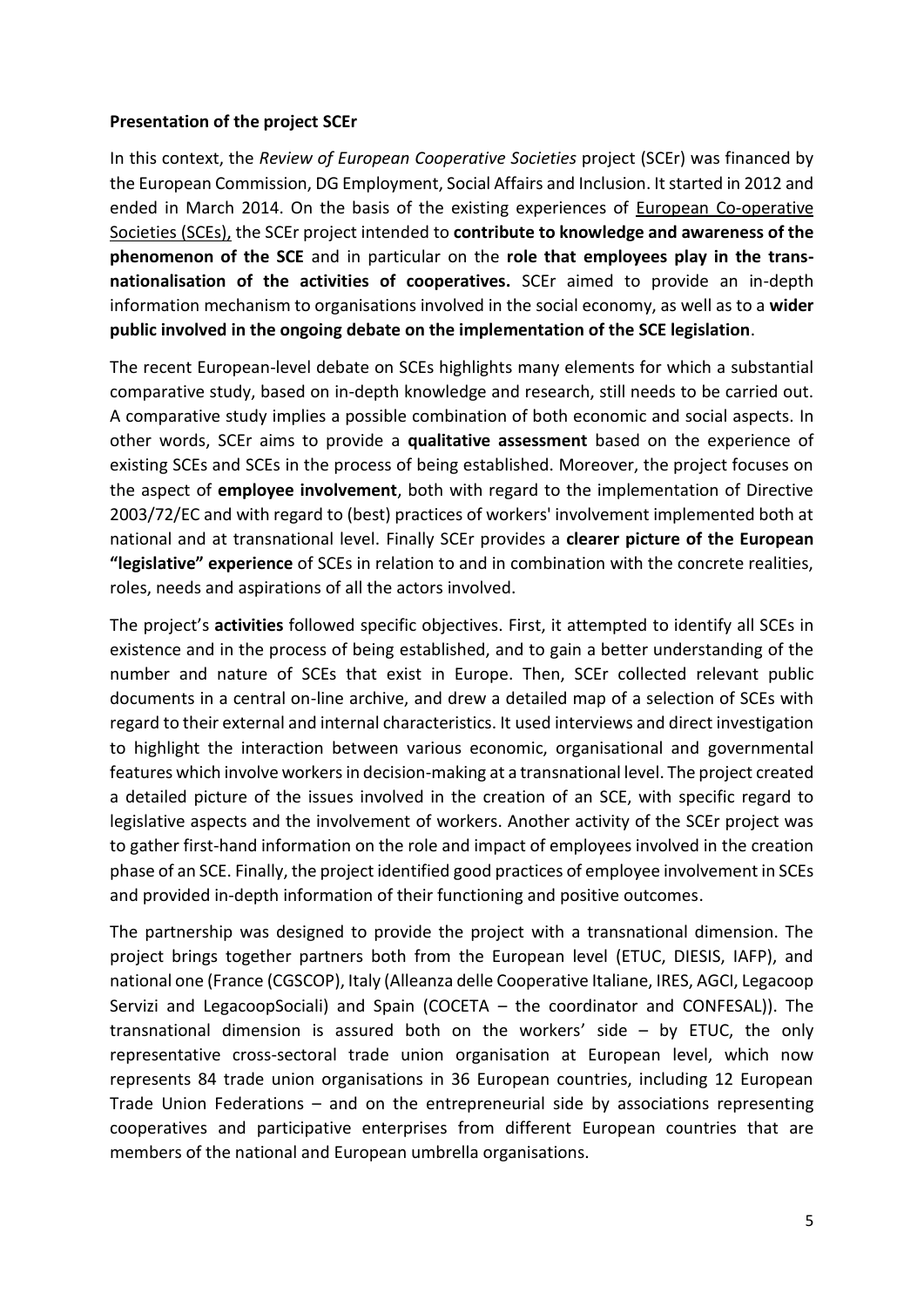

As mentioned above, SCEr's research was based on the existing SCEs. The first step was mapping the existing SCEs in Europe to understand their activities. The result is a database of 45 SCEs, of which 10 have proper business activities. The others are not active yet or are not business-oriented.

Another focus of the research was to understand the way in which the participation of workers in the SCE's management is implemented. The SCEr project studied how the different national systems of employee representation are combined to establish one system at the SCE level.

To establish the position, the SCEr project had to focus on the active SCEs, to study their mechanisms and governance systems and to pay particular attention to the role that employees play in the transnationalisation activities of specific cooperatives.

<span id="page-5-0"></span>The following report will help to understand who the active SCEs in Europe are, the advantages of being an SCE, what the limits are, and the degree of employee participation.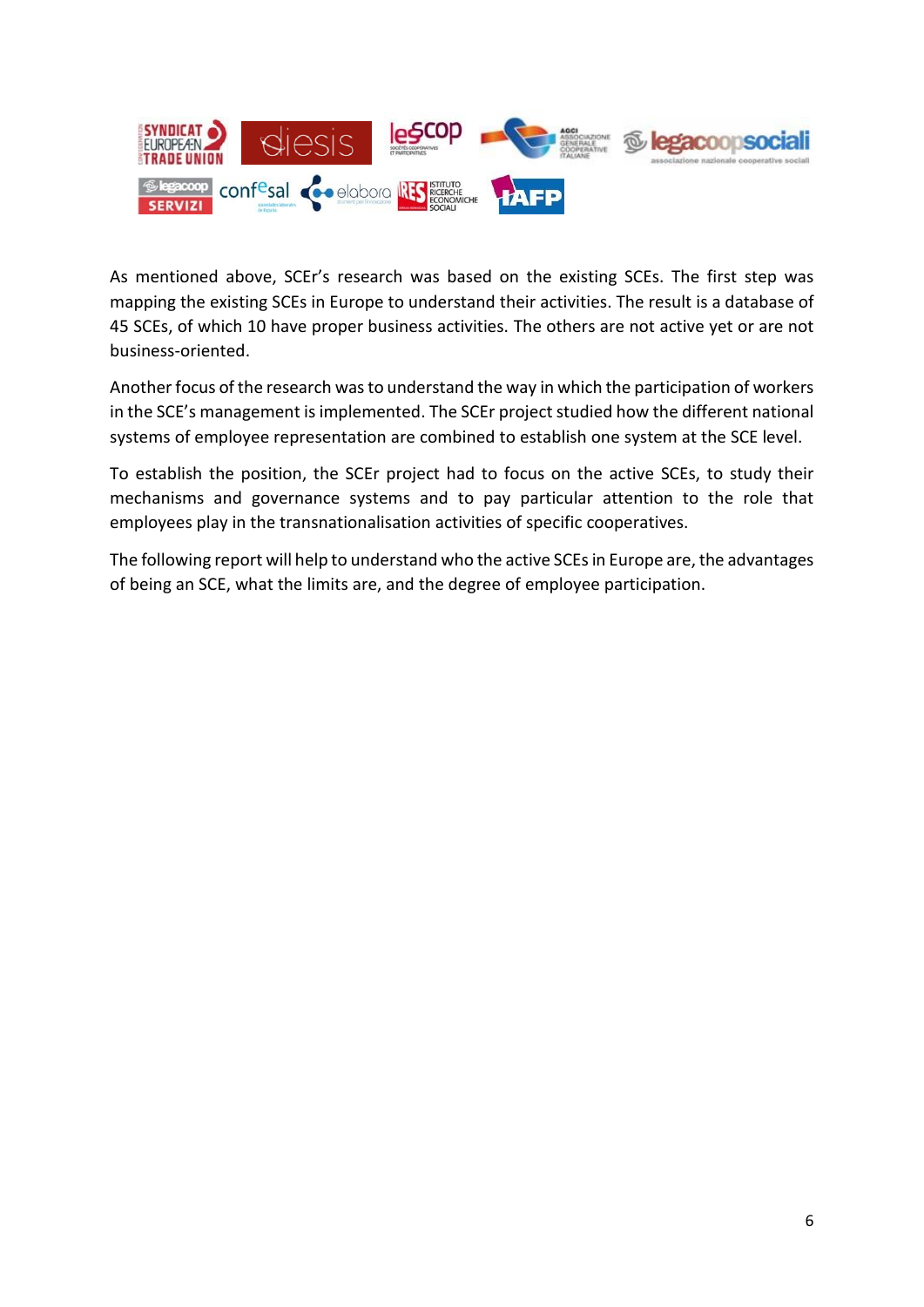## **A. Active European Cooperative Societies (SCEs) in Europe**

The active SCEs are: Euromovers in Germany; Wecoop, ESCOOP and Fondo Salute in Italy; Consen, Euskal Herriko Ikastolak and iesMed registered in Spain; CAmpus ReDesign SCE in Sweden; Cassia Co-op in the Netherlands; Flandria in Poland; New B in Belgium; and FEUVA Európai Szövetkezet SCE and Ha-Mi-Összefogunk Európai Szövetkezet in Hungary. The project identified a new SCE that is being currently setting up in Italy. Most of these SCEs work in the social field but there are exceptions (such as Euromovers) and they all pursue a social purpose and a social aim.

The first part of this report will present the SCEs, their activities, goals and histories. As information was collected through interviews carried out with the SCEs' entrepreneurs, the amount of detail provided varies.

#### **EUROMOVERS SCE (Germany)**

Euromovers International SA is a corporation headquartered in Luxembourg encompassing a group of leading international movers. The network includes more than 70 companies in China, Australia, the USA, Russia, Austria, Belgium, the Czech Republic, Denmark, Finland, France, Germany, Greece, Italy, Luxembourg, the Netherlands, Slovakia, Spain, Switzerland and the United Kingdom. The company offers a full range of services for national and international removals.

With regard to the international network, however, it should be noted that in overseas operations businesses simply enjoy the status of agents and not of shareholders. However, they may use the brand on the basis of a partnership agreement. In addition to Euromovers International SA, Euromovers Niederlande is still operational with over 20 Dutch companies, as well as Euromovers SCE mbH.

The history of Euromovers started in 1995. At this time, a number of companies operating in the field of removals logistics, in the broadest sense, set up an association under the Euromover brand. Since Euromovers found itself entering into framework agreements, acquiring customer contracts and performing removals, the legal status of an association proved to be inadequate. Therefore, in 1997-1998, Euromovers Deutschland GmbH also joined the association, with the purpose of including a corporation under the umbrella of the association. However, since the legal entities of association and corporation did not turn out to be particularly suitable for Euromovers, a more suitable legal solution was explored. In 2010, the decision was made to **create a European cooperative** from the association and the GmbH. In contrast to the previous legal forms, the legal status of an SCE on the one hand ensures coordination between member companies and on the other hand is well suited for business enterprises. The idea of founding an SCE resulted from the personal contacts of the current Executive Board with a cooperative auditing association. During discussions with the representatives of the auditing association, the Executive Board was advised of the possibility of founding an SCE. On 6 May 2011 Euromovers SCE (Societas Cooperativa Europea) with limited liability was finally incorporated. Euromovers SCE has its registered office in Bonn.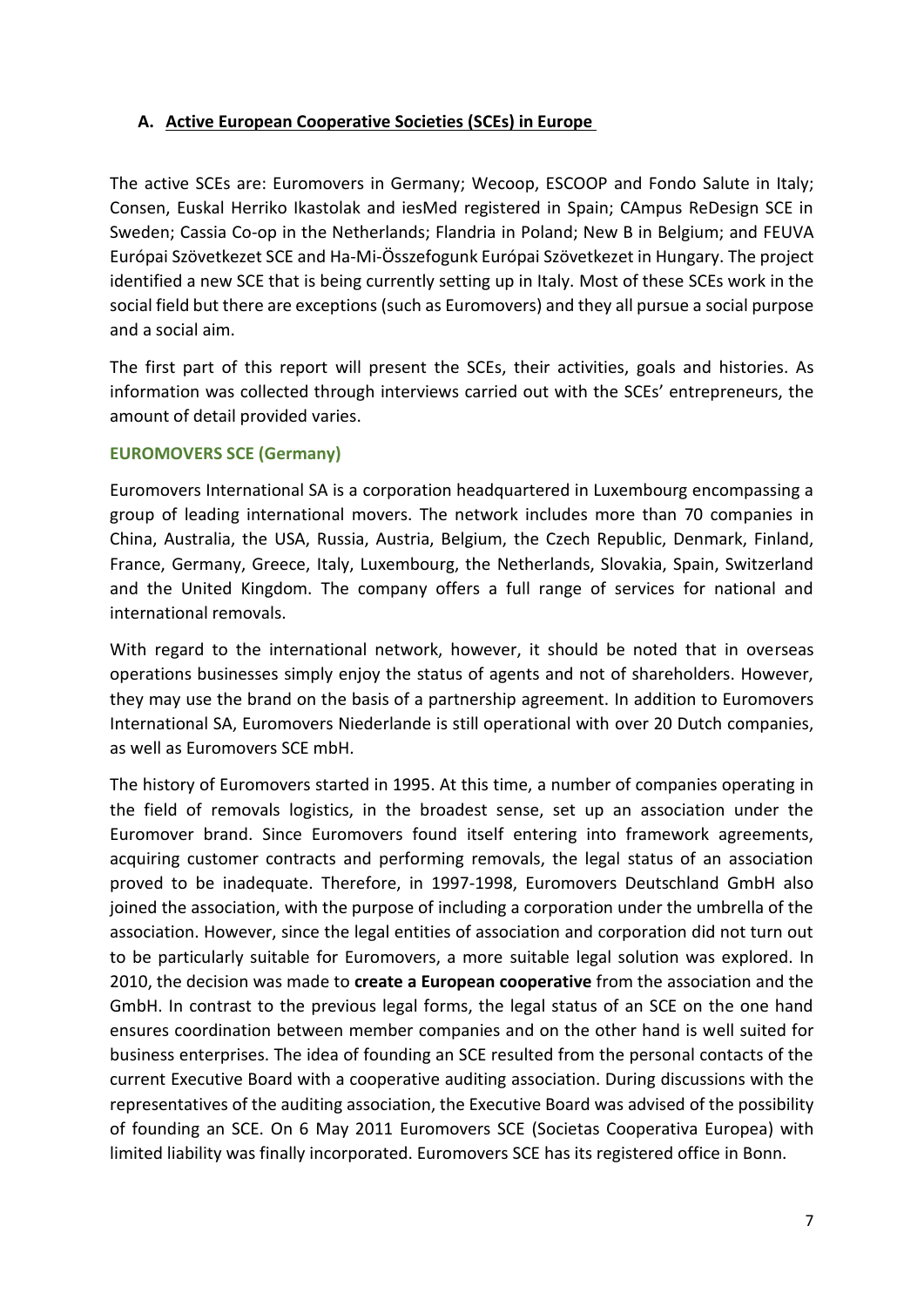Although the process of establishing the SCE has many similarities with the German cooperative regulations and laws, the transformation into an SCE did prove to be very difficult. The SCE was founded by 25 German members and a Spanish one. The 26 members are divided into 20 legal entities and 6 natural persons. All member companies operate in the business of removals logistics.

The Spanish company was included as member of the SCE to meet the EU Directive criteria. The Spanish company met the requirement following which at least two countries must be involved to be able to set up an SCE

Although the founding meeting took place on 6 May 2011, the SCE acquired full legal capacity only at the end of March 2012. Since the competent authorities had no experience with the establishment of an SCE, the process of issuing a cooperative register number and a tax number took almost a year.

It was unclear to the authorities, for example, that under German Law, an SCE must have a share capital of €30,000 and that the acronym "mbH" (limited liability company) must be added to the name. This addition initially led the authorities to the mistaken notion that the SCE mbH might be an actual corporation. It took almost a year for all these doubts and uncertainties to be overcome, and hence the SCE did not become operational until the end of March 2012. In 2013, Euromovers International and Euromovers SCE mbh agreed on reciprocal membership. Euromovers SCE holds 16 out of a total of 320 shares of €100 in Euromovers International SA. Conversely, Euromovers International SA owns a share of €500 in the SCE. Thus each company has a voice in the other company too.

#### **ESCOOP European Social Cooperative (Italy)**

ESCOOP is based in Italy and was created on 6 July 2006. The SCE has 23 members (in January 2014), including associations, cooperatives, educational centres, individuals and public institutions from Finland, Germany, Italy and Spain.

ESCOOP pursuesthe general interest of the community, working for human advancement and the social integration of citizens through the management of social, health, education and training services for the benefit of underprivileged people, and productive activities in which the work integration and work placement of socially underprivileged people would be realised. The cooperative also has the purpose of achieving continuity of employment opportunities in the best possible economic, social and professional conditions, through appropriate management in associate or collective forms of the enterprises in which the employees (members and non-members) work. Their work is in the fields of social, health, education and training services and the work integration of socially underprivileged people.

The SCE has been built by a European project ready to analyse the different situations in the three participating countries which were Italy, Finland and Spain. After the study, the consortium of partners decided to create the SCE in Italy where there is a stronger culture of the cooperative movement. In 2006, all the participating partners became members of the SCE. The creation of the SCE was very difficult because it was in 2006 when the directive was unknown from the public administration.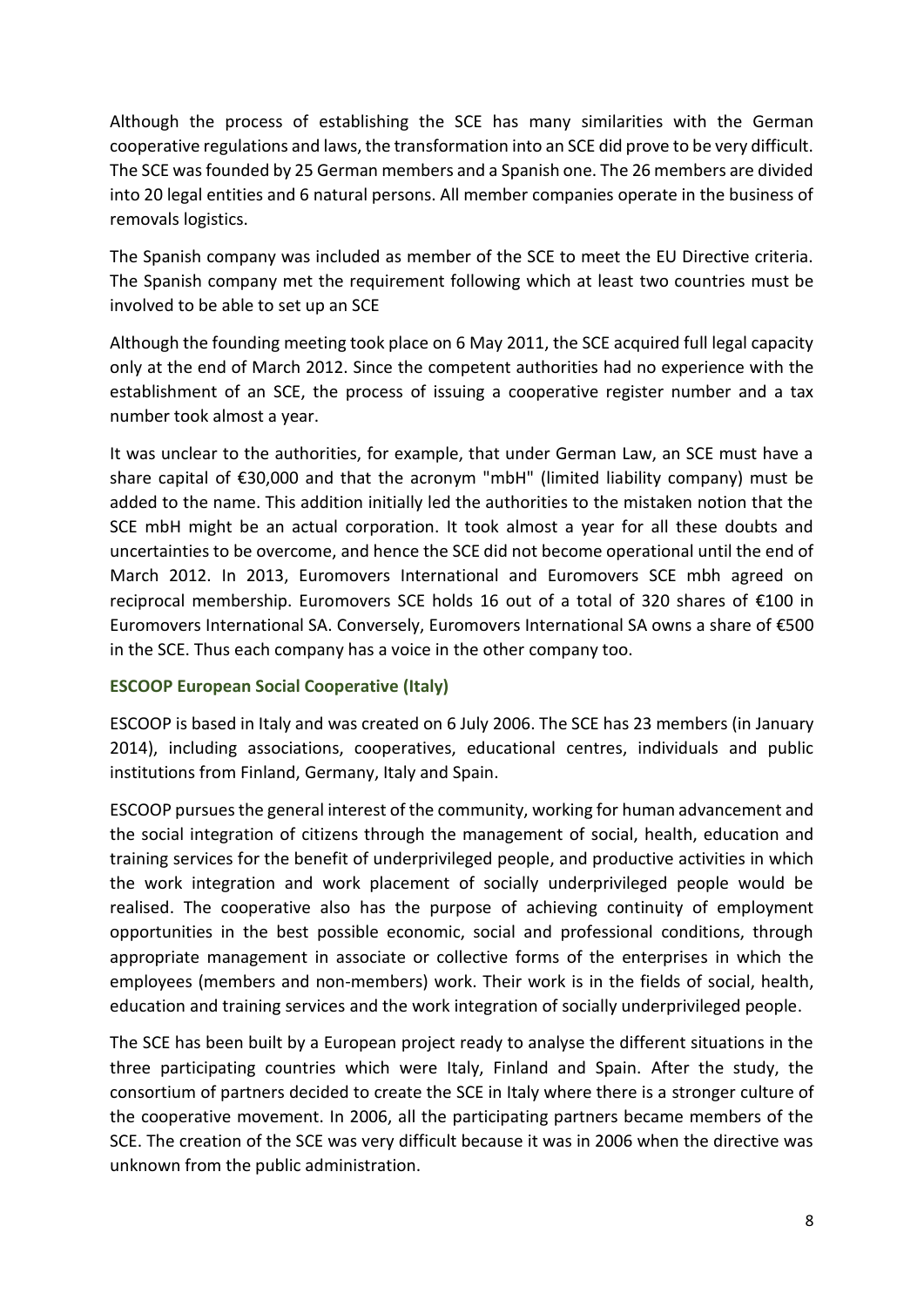Today, ESCOOP is represented in five countries: Greece, Germany, Spain, Italy and Finland. The legal head office and executive offices are in Italy, while the legal official headquarters is in Finland. In the other countries, representation is informal but it exists. The members are physical persons and also organisations. In 2012, turnover was €149,856.

## **Fondo Salute SCE (Italy)**

This SCE is also based in Italy and was created on 14 April 2010. It was set up by two founder members: the *Società nazionale di mutuo soccorso Cesare Pozzo* in Italy and *Harmonie Mutuelle* in France. The purpose of the SCE is to provide and manage integrated healthcare funds, as a result of collective agreements or contractual agreements with businesses, to ensure health care to workers and their families. The two actors decided that the SCE statute was the best to combine insurance tools for health in order to be able to compete with private insurances, which have an oligopoly in the market. This results from the lack of national laws allowing non-profit organisations to be competitive. In fact, a second reason for creating this SCE was to have a more powerful voice at the EU level in order to push for legislative change and to attract more attention to the difficulties of the mutual sector. Fondo Salute works in finance in the health sector.

## **Wecoop (Italy)**

Wecoop is a very interesting SCE located in Italy and it was created by individuals in October 2011. Wecoop is represented in Italy, Spain, France and Slovakia. This European Cooperative Society is entirely composed of employees of the CCPL Group. This is one of the largest Italian cooperative Industrial groups, which is broadly diversified and became a multinational group after acquiring a company abroad.

Culminating a process that began in 2008, Wecoop quickly surpassed 500 members, of whom about one-third are non-Italian. In 2013, there were 517 members, all individuals. The aim of Wecoop is to make the employees active in cooperative management in order to understand and to acquire knowledge about the cooperative movement and also to satisfy the requirements of its business and social activities. It is a cooperative of employees based on the principles of internal democracy, whose activities range from the economic to the social and cultural, and which employees join on a strictly voluntary basis. In April 2012, Wecoop became a member of CCPL and its president joined the board of directors. its activities are in the economic, social and cultural fields.

#### **Social Economy Agency Coop (Italy)**

SEA SCE is not yet established but will be set up in the next few months and should be registered by summer 2014. The new SCE will be based in Trieste, in the Italian region of Friuli-Venezia Giulia, and will have individual founding members in Italy and Slovenia. The SEA will act in the interest of its members and will adopt a cooperative management structure with a board of directors, an annual general assembly and a democratic management procedure. As regards the characteristics and interests of its members, the SCE will have the objectives of planning, organising and managing vocational training, increasing qualification and competences, and offering training activities to promote the principles of social economy and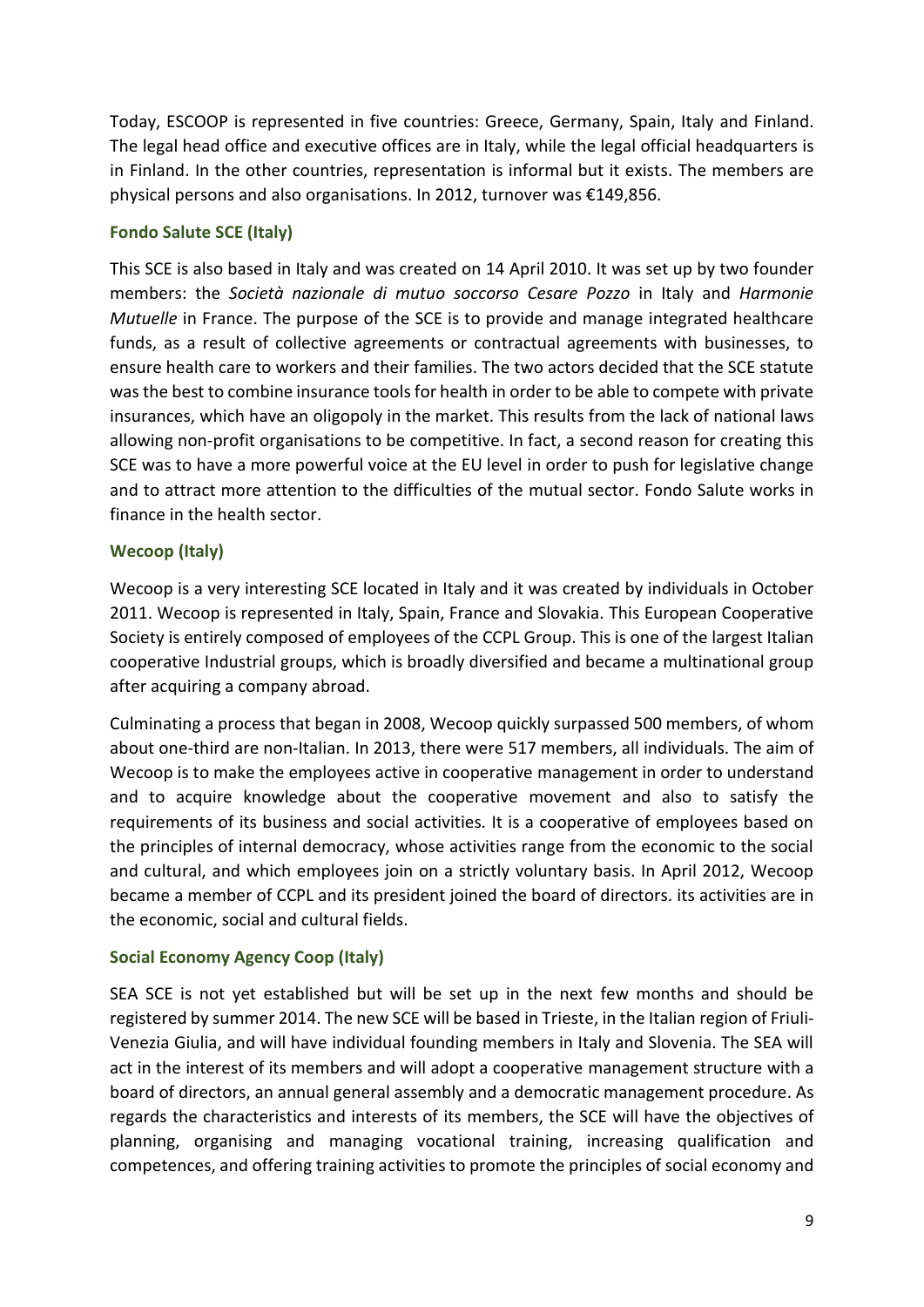the practice of social entrepreneurship. The purpose is also to encourage the creation of social enterprises in Italy and in Slovenia, in order to create jobs, especially for young people. The SCE will study and monitor the evolution of social enterprises in their various forms (cooperatives, associations, foundations and mutuals) in different fields and sectors of activity. The SCE will act as an agency to assess the effectiveness of the social integration of citizens and corporate social responsibility and to guarantee the quality standards of social enterprises. In this perspective, SEA will mainly support the development of social businesses. SEA will be the ambassador of its members in conferences, exhibitions, studies and researches. It will be also a centre of knowledge and sharing in order to create new pilot projects at the European level, specifically between Italy and Slovenia but also involving other member states. This action aims to support social business interests and the emergence of new sources of employment related to the fulfilment of social needs.

In addition SEA SCE will give technical and economic assistance to businesses to facilitate their relationship with public authorities in order to create public-private partnerships. The SCE will be the centre of sharing competences and knowledge among the members.

## **Consen SCE (Spain)**

Consen is located in Spain and was created in November 2004. It has 10 agencies in eight EU countries. Its purpose is to maximise socio-economic benefits by promoting the information society and open technologies. It works in research, development and business networking.

#### **Euskal Herriko Ikastolak (Spain)**

This SCE was created on 2 December 2009 and is located in the Basque country of Spain. Its main goal is to give the same education in the French and Spanish Basque countries. Its objectives are to develop cooperatively an education project entirely in the Basque language, to represent members as one entity and to promote Basque education. The SCE is composed of *ikastolas*, which is the name of the schools. The co-operative was legally founded by 12 organisations (3 in France and 9 in Spain), already constituted as cooperatives at national level. Most of them are organised as cooperatives whose members are the teachers and the students' parents. The concept of the *ikastola* appeared at the beginning of the 20th century but the first *ikastola* was created in the 1960s. Now officially recognised by the public authorities and expanded to all the Basque Country, Euskal Herriko Ikastolak has financial support from the public authorities. It produces its own teaching materials and works in cooperation with the other *ikastolas* of the Basque Country. Nowadays, the SCE serves 50,400 children and 4,300 teachers. In 2013, 103 *ikastolas* are members of the SCE and 76 (out of 103) are cooperatives. In addition, Euskal Herriko Ikastolak was the second European Cooperative Society to be registered in the European Union and is the only Basque social organisation with supranational administrative recognition. The SCE turned over €5,358,000 in 2011.

#### **iesMed (Innovació i Economia Social en la Mediterrània) (Spain)**

iesMed is based in Spain and was created on 23 September 2011 by five persons resident in two member states (Spain and France) and one Spanish company. Its members comprise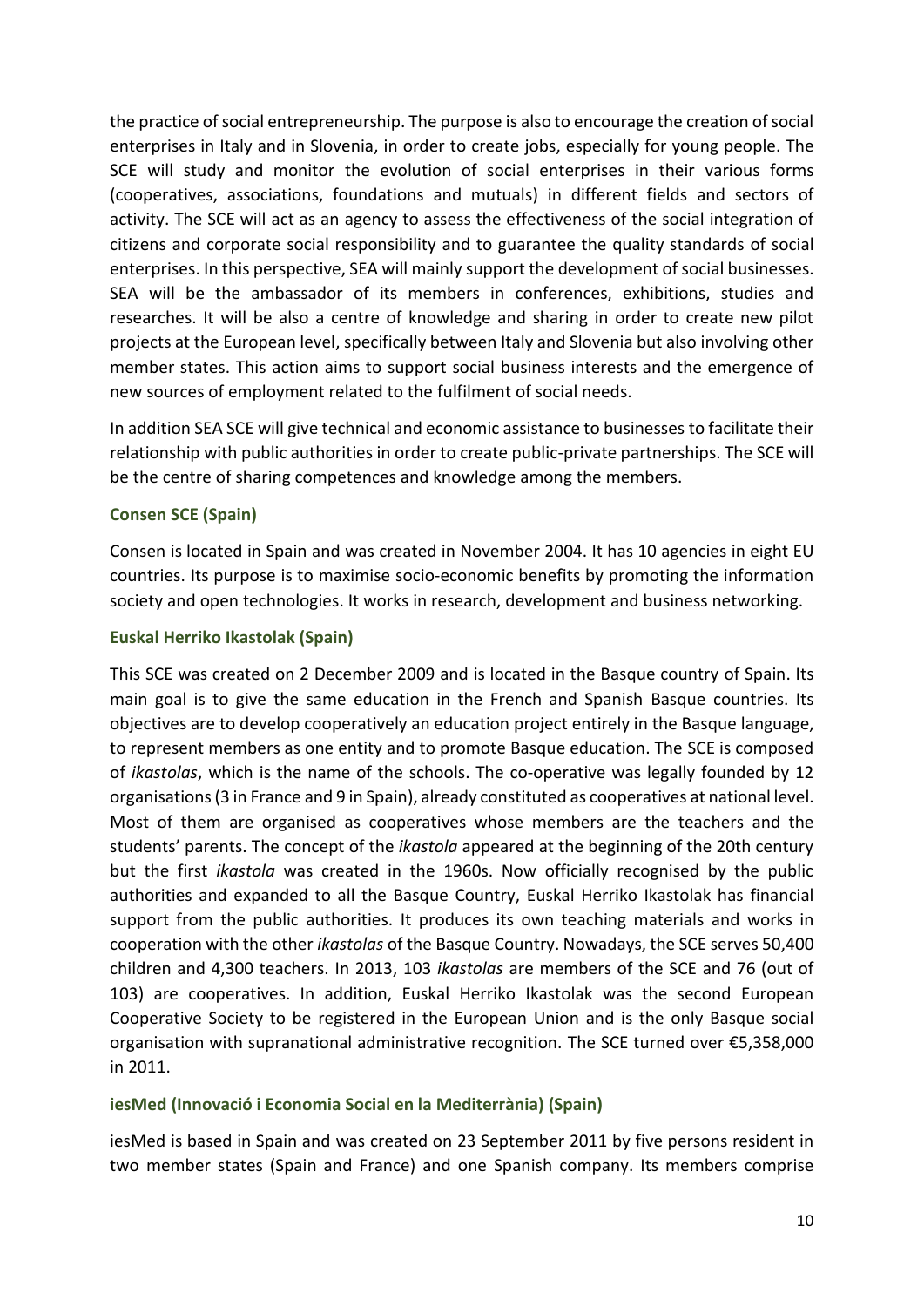physical persons plus one legal entity. iesMed is a cooperative platform which boosts the Mediterranean social economy. It was one of the first European cooperatives created within the EU and the very first created in Catalonia. iesMed defines itself as a social and solidaritybased broker between social economy actors (companies, federations, networks), social economy support services (especially funding and consultancy services), and the private and public sectors. Born from a blend of various traditions, the iesMed project has from the start given priority to transnational cooperation in order to build an "economy without borders". It can be viewed as a laboratory for applied cooperative innovation. iesMed develops for its members products, services, and R&D projects that fall under the definition of collective and solidarity-based entrepreneurship within the Mediterranean region. It offers the identification and the rationalisation of assistance services (sourcing and consultancy). iesMed is geared towards leadership-driven and scalable projects. It also helps organisations that request assistance and puts forward made-to-measure solutions. Pursuing its mission of offering social and solidarity-based brokering, iesMed promotes the services that are most appropriate and innovative for social enterprises (financial services, consultancy, assistance, social and financial innovation, and organisation of international events) with the aim of amplifying and internationalising their action. The SCE brings resources together through network-based cooperation. It stimulates cooperation, alliances and resource consolidation. It essentially structures and promotes innovative and multifaceted programmes on behalf of public and private institutions. iesMed takes part in the import and export of entrepreneurial initiatives that have a powerful social impact as a way of meeting priority local needs. Finally iesMED promotes and assiststhe internationalisation of a modern, creative, innovative, and ambitious social and solidarity economy as a response to the main challenges it will encounter, on both sides of the Mediterranean (replication of successful experiences, market internationalisation, etc).

#### **CAmpus ReDesign SCE (Sweden)**

Campus ReDesign is based in Sweden and was created in 2009 by five physical persons in two member states. It is represented in France, Belgium and Sweden. It is active but since January 2013 has no employees. Campus ReDesign SCE promotes the concept that every business, product and service should be ecologically and socially sustainable in order to be successful in the future. It drives innovation and organisational change towards sustainability with an everincreasing speed. It makes the innovative knowledge to redesign business and society towards sustainability easily accessible to professionals so that they can minimise risks, avoid costs and create opportunities. The vision of CAmpus ReDesign SCE is to be a global provider of expert online sustainability training. It gives professionals worldwide – from the business, public and academic sectors – training to redesign their operations, products and services towards ecological and social sustainability and success. The SCE works in the fields of training and courses on sustainable development.

#### **Cassia Co-op (Netherlands)**

This SCE is located in the Netherlands and was created at the end of 2009. Its activities are in the Netherlands, Italy, France and Indonesia. The aim of Cassia Coop is to export cinnamon products and patchouli oil from Indonesia while removing middlemen from the supply chain.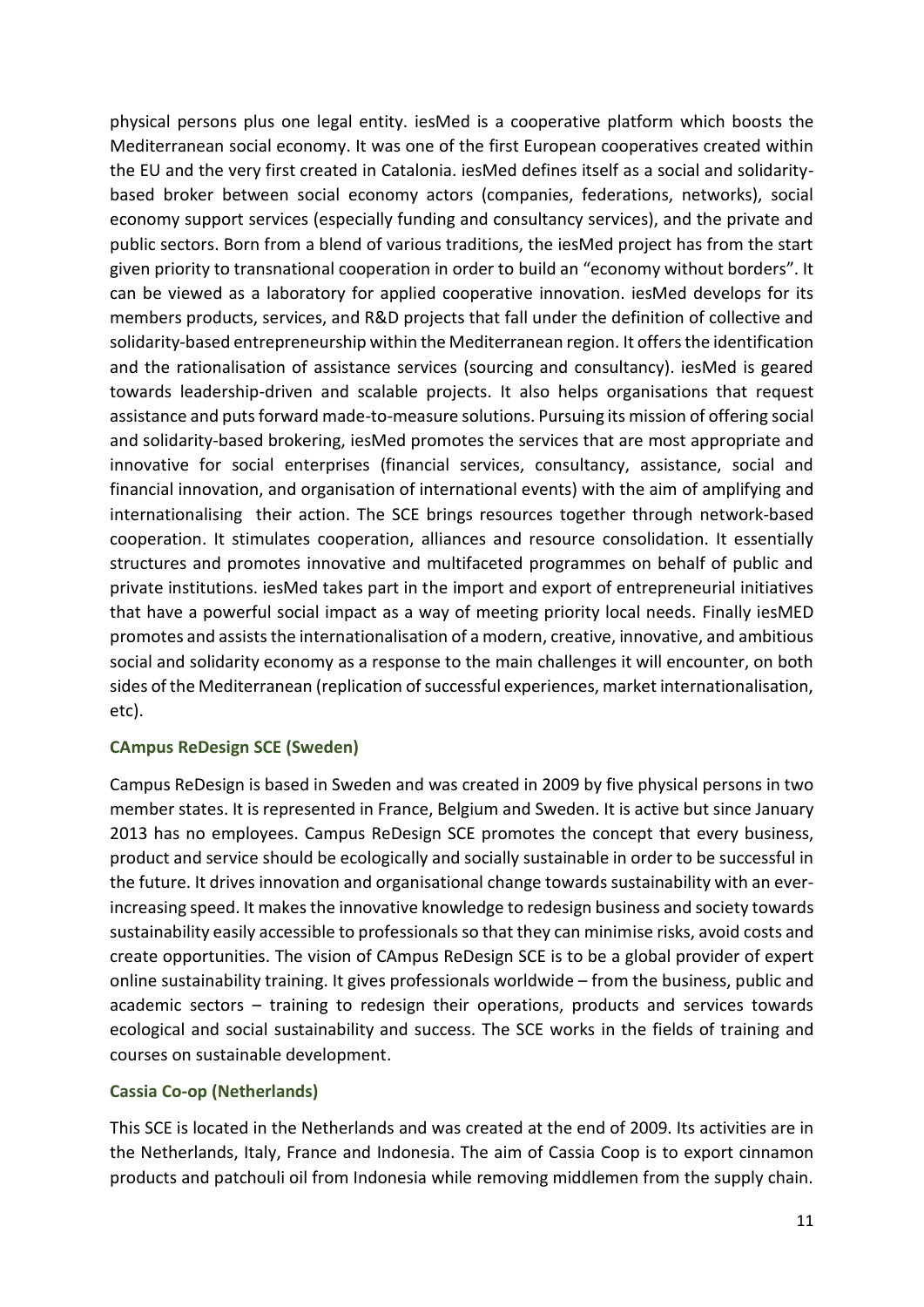Cassia Coop seesits work being to link farmers with end-users and vice-versa in order to create transparency and interdependency. It thus creates a fair and efficient supply chain while having a sustainable positive impact in Sumatra, Indonesia. It has six members: two from France, two from Italy and two from the Netherlands. The company in Indonesia is a sister company. Its activities are mainly located in Indonesia. The members created the SCE because they were interested in gathering together clients and suppliers from Switzerland, the Netherlands and Indonesia. Cassia coop works in the fields of fair agriculture and fair trade.

## **Flandria SCE (Poland)**

This SCE is based in Poland and was created in 2011. It was initiated by SWP, the Flandria Association of Mutual Help, the first association for mutual help established in Poland since the Second World War. Flandria has its activities in Poland. Flandria is the first European Cooperative to have its activities in Poland, and it received a lot of support from its Belgian partners Escapo, De Lindeboom and Nationaal Hulpfonds. The new-born SCE Flandria SCE operates health shops and social pharmacies in many Polish regions. It works closely with the branches of the mutual association SWP Flandria, including the volunteer movement. Flandria choose to create a cooperative in 2011 because it was the best common legal form they could have, considering the fact that the partners work under different legal systems. This binational cooperation (Poland and Belgium) developed a partnership to support the "common management" of the SCE. The current tendency is to make the two national confederations to converge to be more efficient. The final aim is to create a new social organisation, which can make a profit. The SCE has five members, of which three are in Belgium and two in Poland. Flandria is a non-profit organisation and operates under the law of mutual associations in homecare and public health insurance.

## **New B (Belgium)**

The SCE is based in Belgium and was created on 6 May 2011. It has over 47 222 members, who are individuals, societies and investors. The purpose of New B is the creation of a cooperative bank in Belgium for individuals, associations, cooperatives, social movements and entrepreneurs. its sector of activity is banking.

The SCE promotes the creation of a new cooperative bank in Belgium in order to provide a simple, reliable and sustainable service for all citizens which meets their needs, and organises economic and social activities among its members, whether associations, social movements and entrepreneurs.

The bank offers a range of products and services in order to become the country's only customer-owned bank. New B wants to be a strong economic support for social intermediaries and aware citizens. The bank is based on the following values. First, social inclusion, because the bank relies on the contributions of organisations and thousands of customers which together are co-owners of the bank. New B wants to be simple in order that customers and cooperators understand the structure and banking products. Financial resources are invested in the "real" economy. Profit is not a goal in itself, but is the result of good management. In addition, the bank is attentive to anything that promotes a social and sustainable economy. Socially harmful activities and products are prohibited by the SCE. All the banking activities are open to a greater transparency. The innovation constitutes an important aspect as the bank develops, together with its cooperators, new products and innovative solutions for social and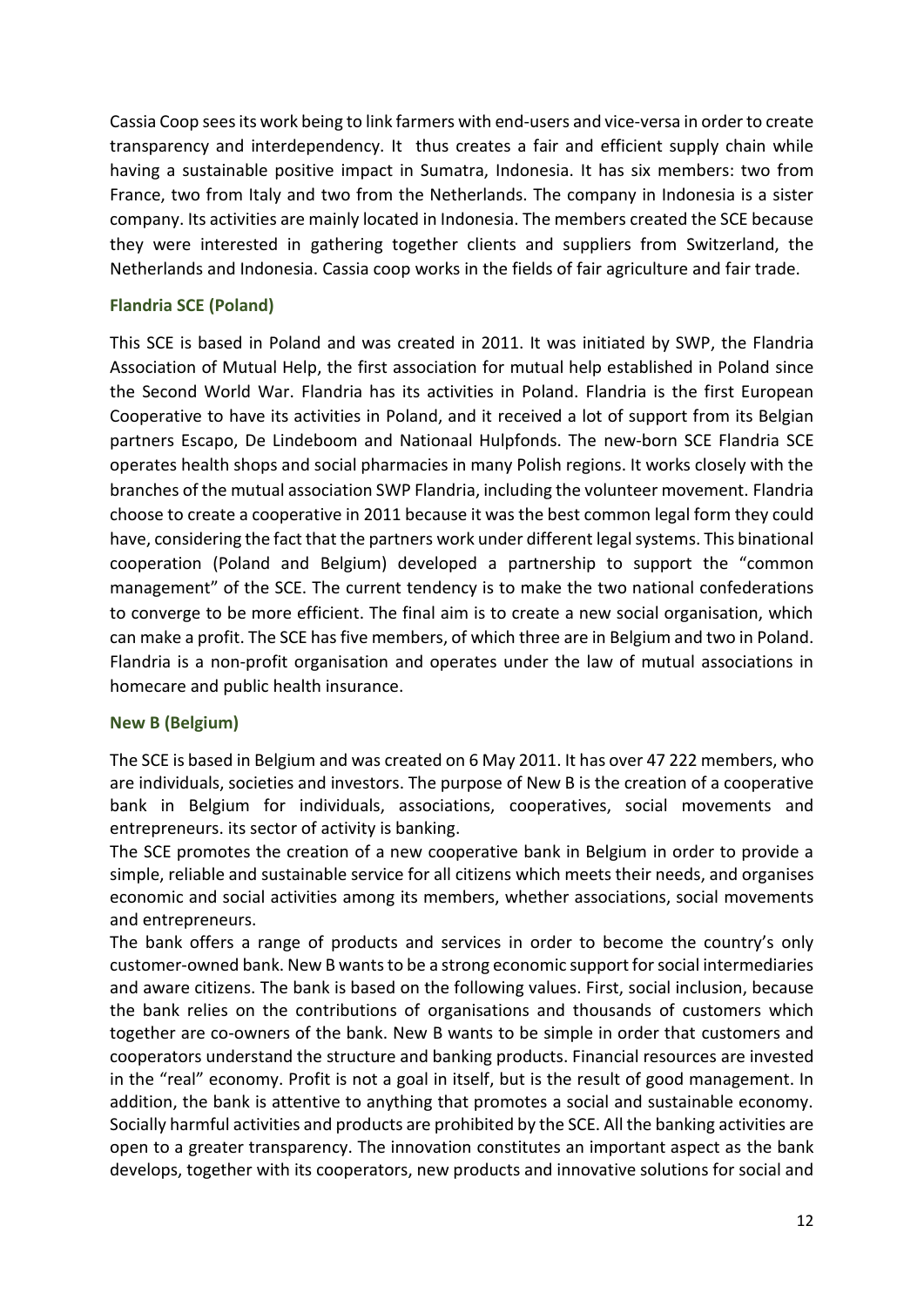ecological economics. Participation by cooperators is a condition of being a member of the bank but is also essential to the search for innovative solutions. The balanced sharing of profits between deposits and cooperators, access to credit for all, and the diversity of its people in order to be truly a bank for all are also principles of the bank.

New B may also intend to meet the needs of its members by promoting, in the same way, their participation in economic activities in one or more national or European cooperative societies.

#### **FEUVA Európai Szövetkezet SCE (Hungary)**

The SCE was created in 2008 in Hungary and has 16 members. Among the SCEs in Hungary, FEUVA performs relatively well: its income exceeds 6 million HUF (c. €20,000). The registered SCE FEUVA is scattered all over the country and is an active co-operative with the clear-cut strategic aim of mobilising social resources among individual car repair workshops. The workshops continue to be independent economic operators but they will start exploiting business opportunities that result from clustering as a network. FEUVA has its own story about its creation. Set up by 35 individual SMEs, FEUVA had a strategic goal of strengthening its activities at the European level. When it registered as an SCE, the news was published in the Official Journal of the EU as a European Economic Interest Group.

#### **Ha-Mi-Összefogunk Európai Szövetkezet (Hungary)**

Ha-Mi SCE is registered in Hungary and has 213 members. It is an interregional issuer of a local currency aiming to promote multilateral exchange among its members. Ha-Mi is already wellknown in the region and in May 2010 it got into full swing and started issuing its local currency in order to promote trade among 500 firms to the tune of several millions of HUF, and mobilise the resources of member firms. The members are taxi drivers, pharmacies, wineries, hotels and restaurants. Members pledge that customers receive a discount of up to 10 percent if they purchase with the alternative local currency. The co-operative focuses exclusively on city entrepreneurs and on local SMEs, and extends its target area to Croatia and Austria – but not to Slovenia. Multilateral barter among the members is envisaged as an auxiliary channel to boost the local economy by selling unsold products and services. To start up the SCE, they received encouragement from a financial expert who is now a top manager in the National Bank. This expert, a follower of Gesell, a Swiss social reformer of the early 20th century, has been searching ways to stand up to global economic competition by transplanting experiments with local alternative money that help to keep income in the region.

The presentation of the SCEs shows that the sectors are very various and different. In other words, the SCEr project aimed to study the real impacts of being an SCE.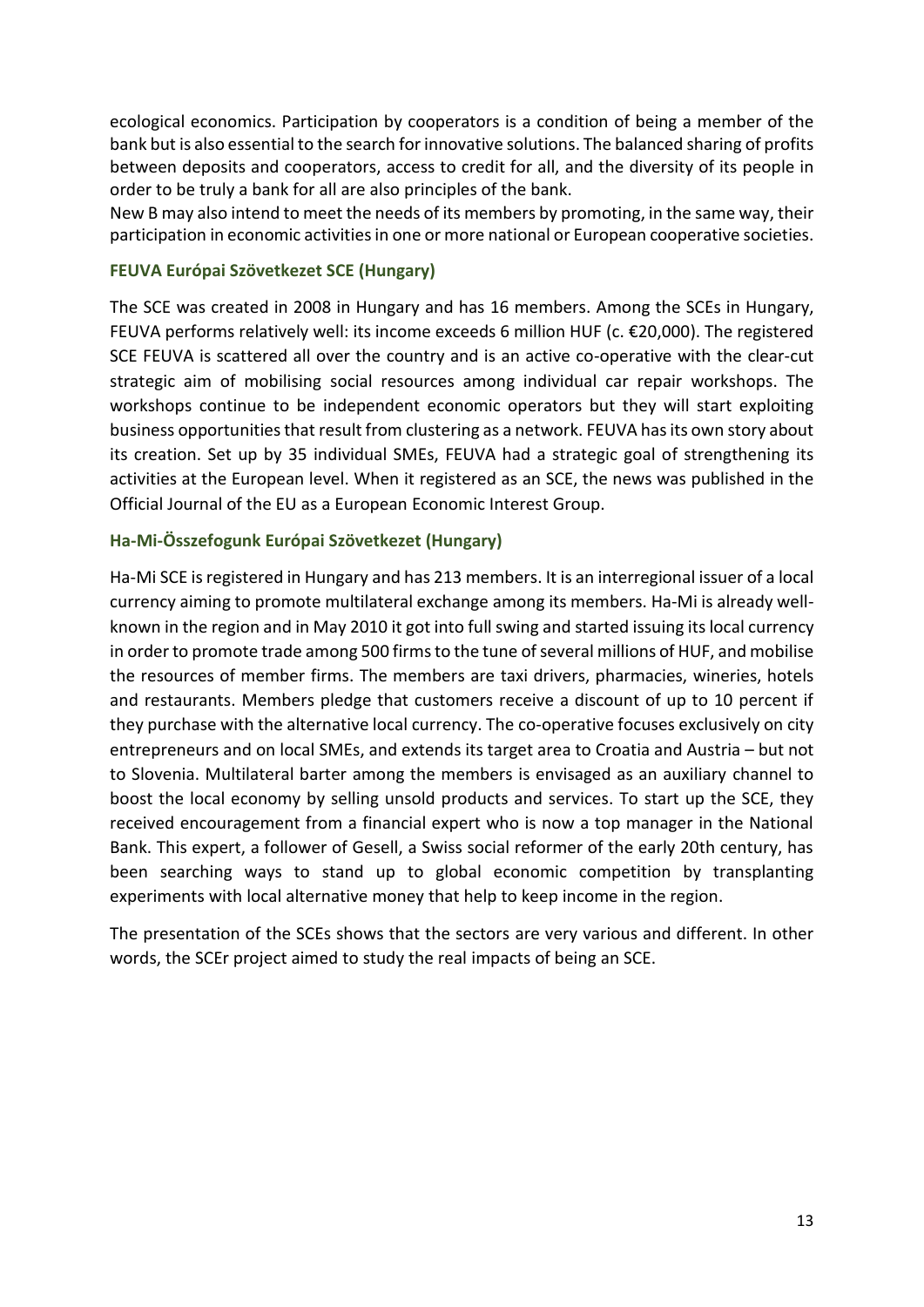## <span id="page-13-0"></span>**B. Being an SCE means…**

The SCE statute gives a number of advantages to entrepreneurs with a specific interest in expanding their activities in Europe. Being an SCE could be also limiting factor, especially in the constitution process. The second part of the report will provide details of the advantages and limitations that the SCE statute brings to entrepreneurs.

## <span id="page-13-1"></span>**1. Advantages of being an SCE**

The common advantage of setting up an SCE is that member companies can operate under a unified brand at the European level. All the SCEs mentioned that they wish to expand their activities at the European level. The cooperative statute gives them more legitimacy to try to develop good practices by sharing knowledge and experience among members at the European level. The competitiveness and the economic aspects are also a strong motivation in becoming more efficient, competitive and aware of the European market. Most of the SCEs interviewed declared that being an SCE gave them a simpler way to run their business under a single European label. It also offered greater mobility in the integrated EU market.

The following part presents the advantages mentioned by the SCEs interviewed.

**Euromovers:** The SCE statute helped the cooperative in many ways. To have one unique structure reduced administrative work dramatically. Furthermore, it permitted the cooperative to save money in terms of purchase of material, as only one company makes the orders. It also provides mandatory audits, which gives the co-operative a higher credibility and trust with clients. Before becoming an SCE, it was more difficult to manage the different companies.

Euromovers has set Quality Standards as well as a Total Quality Assurance System, which is complied with by all its members. In order to ensure a uniform quality standard at European level, the ISO 9001 quality management system is applied to all the members of the SCE. The certification requires mandatory training courses for the employees. To ensure the same service standards abroad, the employees of Euromovers International SA and Euromovers SCE mbH are provided with the appropriate training in the different countries. Moreover, general standard quality criteria have been collectively agreed. The goal is therefore that customers on an international scale are able to connect the Euromovers brand with a certain level of quality.

Furthermore, the purpose of the cooperative is to promote its members. A joint purchasing system, with its economies of scale and price reductions, is certainly an advantage. On the other hand, the international network also promotes greater know-how, innovation and teamwork. International cooperation triggers innovation processes that can be immediately implemented across countries.

Business areas include private individuals, businesses and public institutions. In economically weaker regions member companies are usually more focused on households, while conversely in industrial conurbations and with local authorities the priority is instead given to project applications. For example in the Cologne region, which has many government authorities (e.g.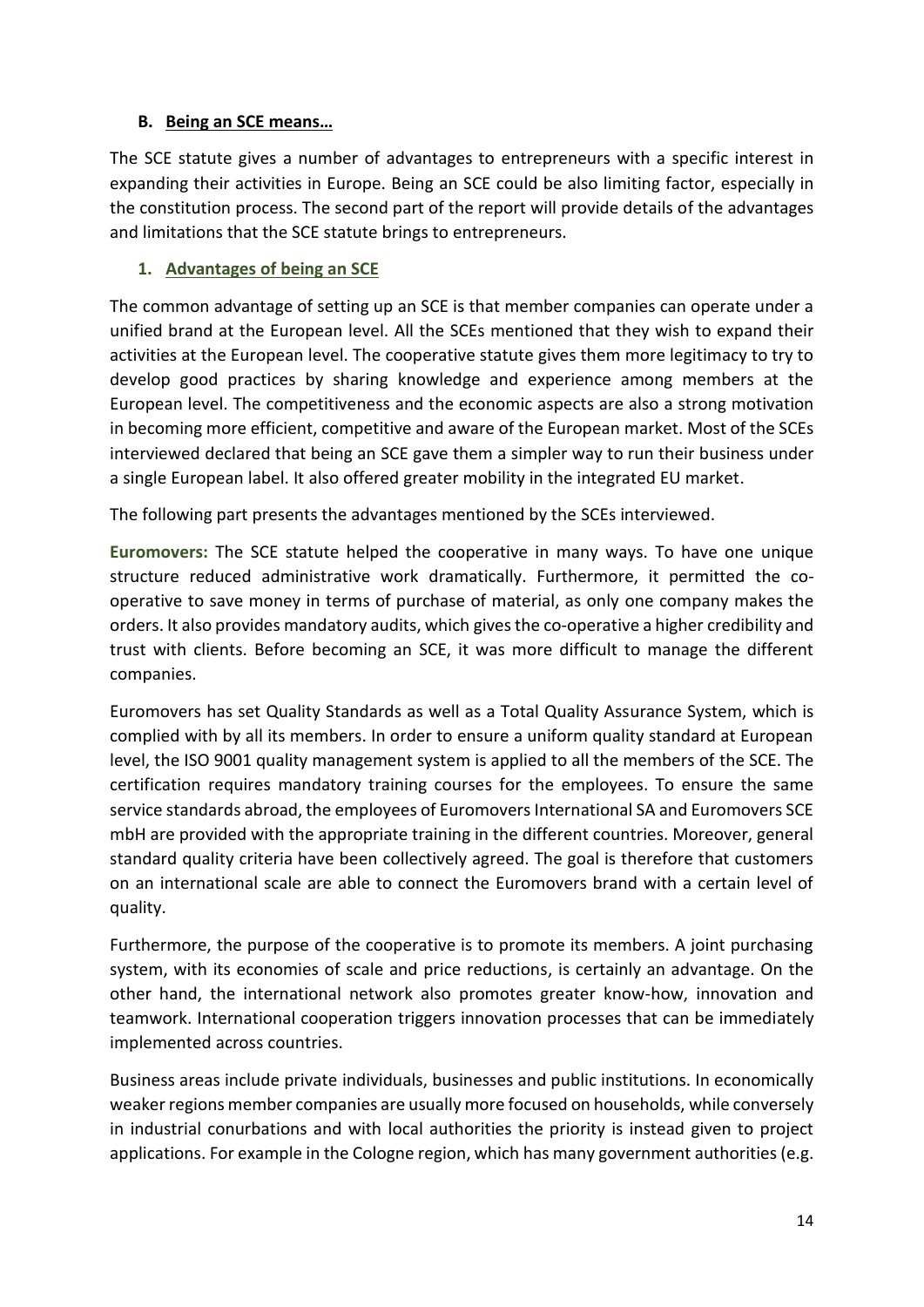the Bundeswehr) as well as insurance and industrial companies (e.g. Bayer), 80% of the business of a member company consists of corporate relocations.

An additional advantage of the cooperative is that it combines member companies with different specialisations. As a consequence, the expertise of member companies with their different specialisations can be integrated through the cooperative in getting finance from banks.

**FEUVA** had good cause to register as an SCE. As a strategic goal, it had in mind to extend its activities to surrounding regions within Hungary but also to the adjacent regions in Slovakia and Romania, where the Hungarian language is often well-understood. In its services, the language barrier is important and the neighbouring regions are an attractive business goal. The second reason to create an SCE was the possibility of obtaining cheaper prices from suppliers, and more prestigious clients.

Another strategic aim of being an SCE is that it could purchase individual firms (family workshops). The owners of these companies could not easily sell their firms before they retire. As retired members, they certainly prefer to cede ownership to a cooperative in which they maintain their share ownership rather than simply letting their firm decay and go out of business. Small and medium-sized entrepreneurs are not really sensitive to economic terms such as growth, interest and company value. They are also not open to investors when it comes to selling their company. This gives FEUVA the possibility of buying and integrating family firms, while keeping their owners active in the management role.

**iesMED:** The choice of becoming an SCE was first of all symbolic, to foster the ideals of Europeanism and internationalism. Second, it was useful to survive in the market because it offered the opportunity to different organisations to coordinate themselves at the international level. An SCE also brings advantages in terms of visibility and accountability at the European level. The main specific advantage of being an SCE for iesMed was that the SCE statute permits it to ask for funding in different European states, and not only in Spain.

**Fondo Salute:** The advantages of being an SCE are not evident today, mostly because Fondo Salute is mainly working as a national entity. The managers of the SCE have not yet developed a proper strategy for transnational cooperation among the members. In the future, Fondo Salute would like to find synergies between the members in order to be able to participate in EU call for tenders and calls for proposals. This aspect will amply justify being an SCE and also will develop concrete activities at the SCE level and not only at the national level.

Wecoop: The advantages of the creation of Wecoop were its success in making the employees active in the management of the CCPL cooperative and also in learning more about the cooperative movement. CCPL tried to use the SCE as a link between the cooperative and its employees by making Wecoop a member of CCPL. Now workers at CCPL can exercise a vote in the board of directors like any other member in order to take part in the decision-making process.

**Flandria:** Flandria SCE is now open to other partnerships in Europe and it is easier for it to be more involved in the European social economy movement. It is trying to organise a platform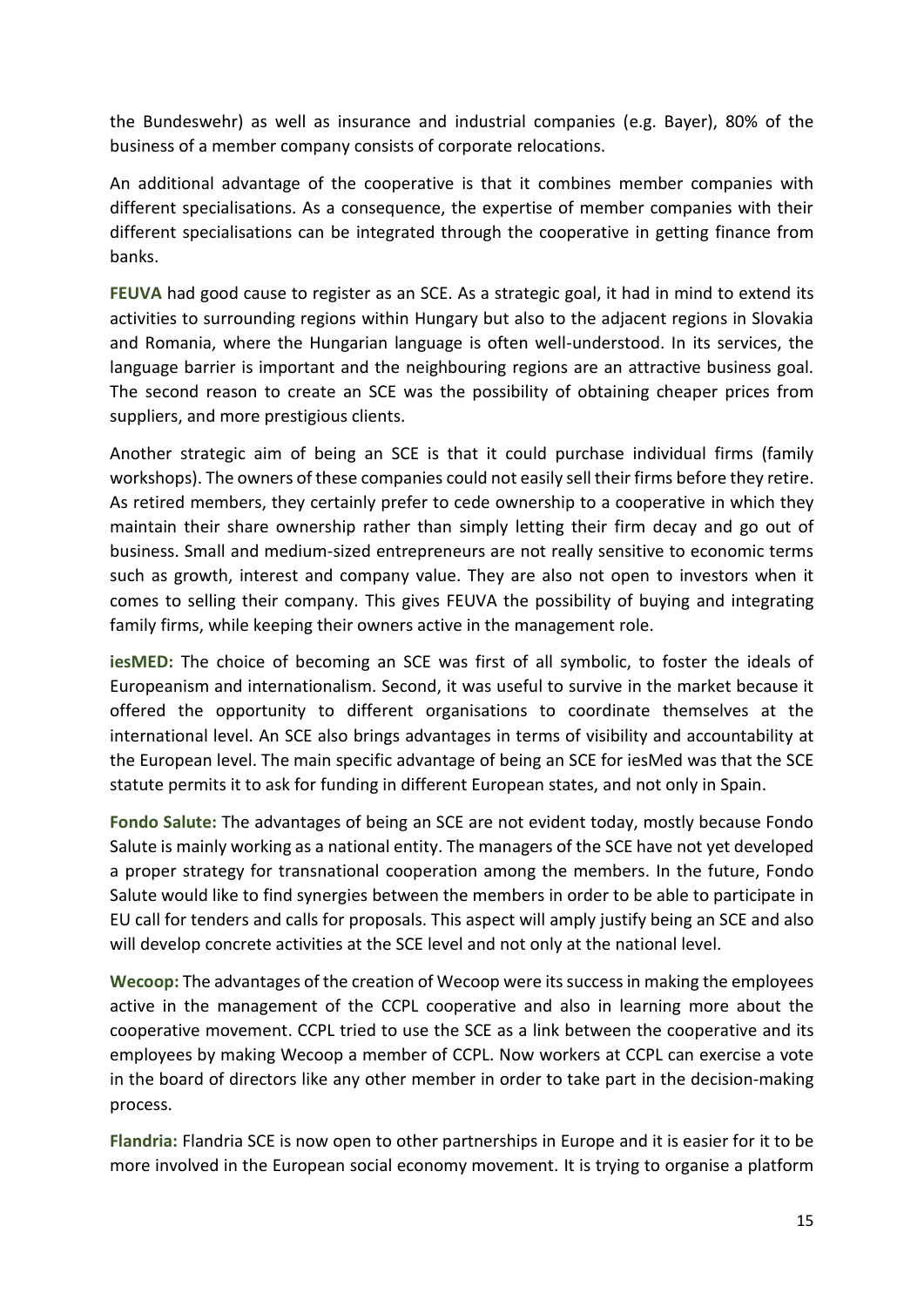to lobby for the social economy. It is looking to extend its patient movement and to be more active in strategic health care decisions at the European level. This partnership was also useful in giving them more importance at the Polish level to explain how health care works in Belgium and to make suggestions on how to make improvements in the sector, especially in Poland.

**ESCOOP:** The SCE appreciates the statute because it confers a certain recognition from other European organisations. With the SCE statute, Escoop can participate easily in European projects and has noticed that it finds better partners. The SCE statute gives credibility in the eyes of potential partners.

Another advantage of being an SCE is the composition of its members. The members are very different and represent different sectors. This brings a richness to the SCE in terms of comparing cultural points of view and different realities, and exchanging experiences at the European level.

**Cassia Coop:** The only advantage that Cassia Coop noticed is that it could easily transfer the SCE to another member state if it wishes to extend its activities. Cassia Coop is also favourable to being an SCE because it pays less tax than a Dutch cooperative.

## <span id="page-15-0"></span>**2. Difficulties and limitations of being an SCE**

The creation of an SCE causes difficulties for entrepreneurs. Depending on the country where the SCE is registered, the administrative procedure could be long and costly, especially in terms of time spent in most of the cases. All the SCEs interviewed claimed that they faced administrative difficulties because the statute was not very well known in their country.

iesMED declared that the problems that arose in the creation of the SCE were mostly administrative. Similarly, Fondo Salute reported that the difficulties were related to understanding the administrative procedures to be followed at the national level. During the creation of the SCE it took one year to overcome the administrative obstacles and to understand how to connect national laws to the European directive. In addition, there are still some unresolved issues, especially concerning eligibility to participate in EU calls for proposals. For the very enthusiastic SCE Euromovers, the main difficulty in creating an SCE was putting together companies with different structures: Euromovers needed six months to certify the signatures for the foundation of the company. Another difficulty was convincing the different partners to be absorbed under one organisation. This required a lot of negotiation especially considering the different cultural backgrounds and legal frameworks of the partners of an international company.

The SCE Wecoop found that the difficult part was trying to make the standard constitution normally used for all cooperatives fit with Wecoop's particular situation. In addition, the relationship with the trade union created some problems, especially because the constitution of Wecoop was very innovative and new. The consequence is that Wecoop acted in parallel with the trade union and chose not to consider the trade union's battles or claims as part of its responsibility. For its part, Flandria also faced administrative problems during its foundation. Registration took more than a year because the administrative authorities did not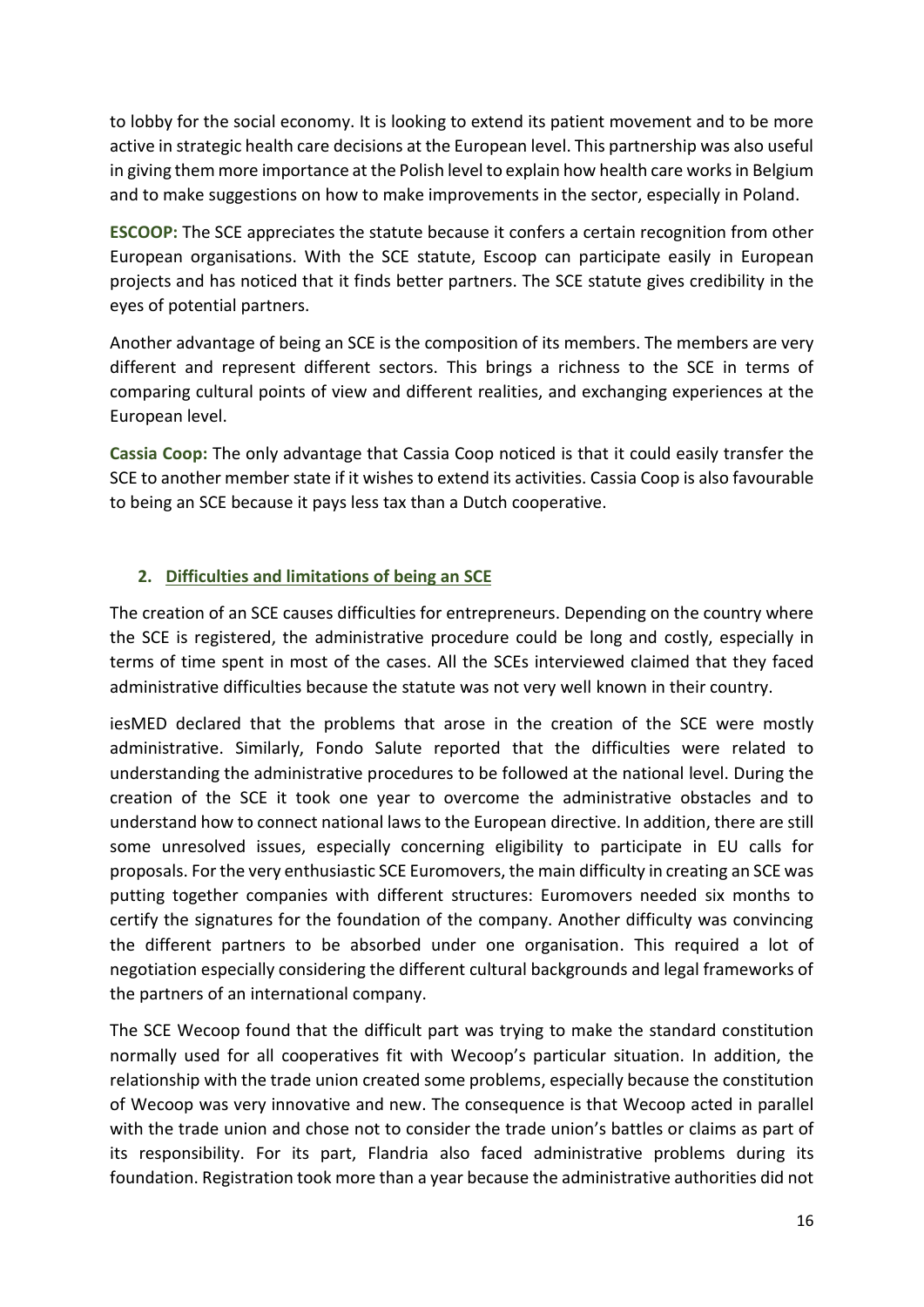know how to register this new entity in their databases. Finally, Cassia Coop confirmed that being an SCE brought no advantage and had no impact on their activity as it is a very small organisation. In 2013, it did not feel the benefits of being an SCE because it noted that clients and suppliers are suspicious of joining the SCE as member, probably because they do not know the statute. Escoop noticed that it has financial and economic difficulties in organising physical meetings. As the members are located in different countries, it feels that they need to meet physically more regularly to organise their work and to increase quality and efficiency. For the moment, it organises virtual meetings.

In Hungary, FEUVA Európai Szövetkezet and Ha-Mi-Összefogunk Európai Szövetkezet declared that they had difficulties because the statute was unknown by the public authorities. In Hungary, it seems there is no public authority where the legal form of a cooperative is mentioned as eligible for submission. The capital requirement is quite high by the standards of Hungary.

In addition, the study identified prospective founders who have given up due to the complex nature of the legislation.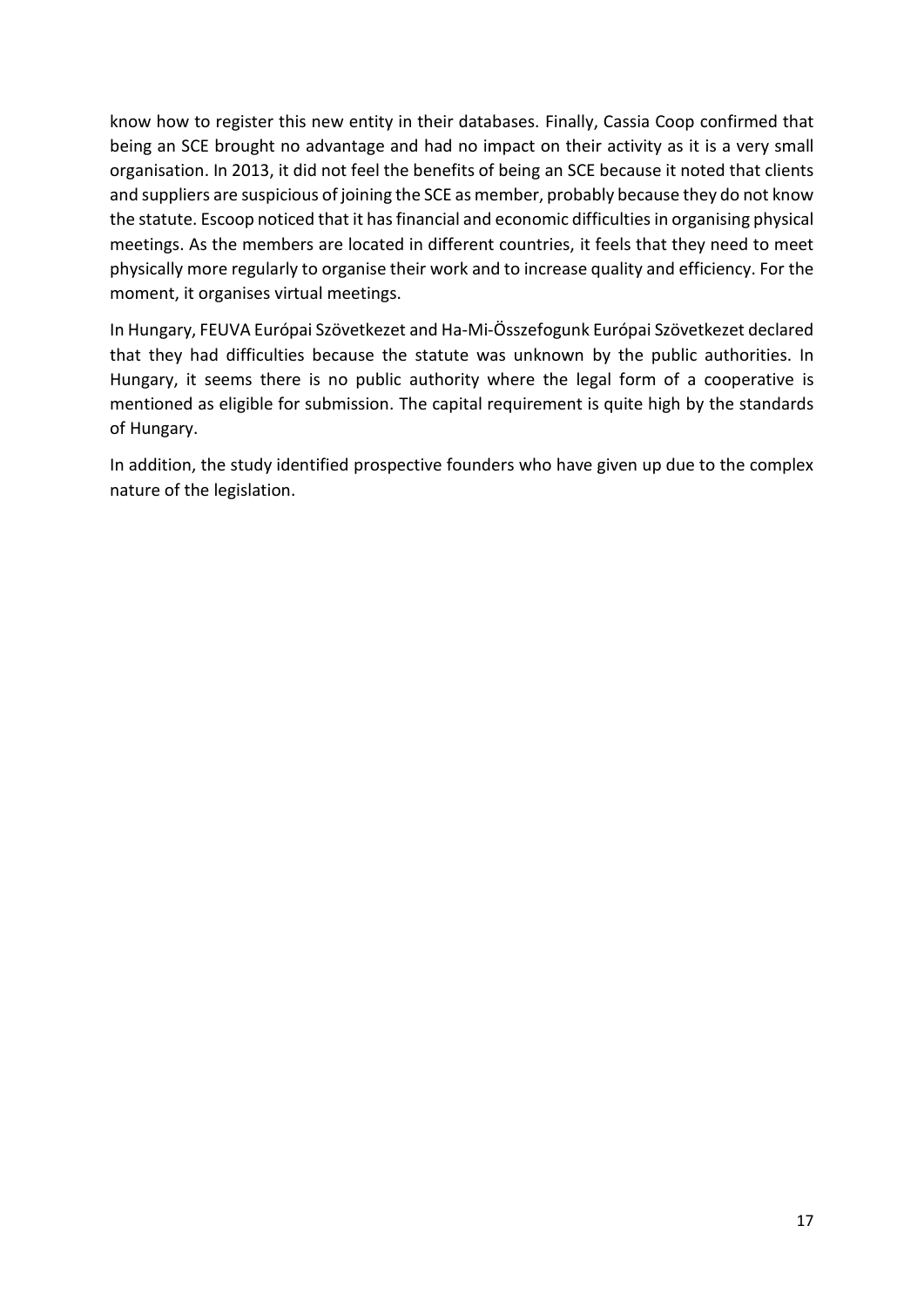## <span id="page-17-0"></span>**C. Corporate governance and worker involvement in SCEs**

During the study, the experts found no SCE with more than 50 employees apart from the Basque SCE **Euskal Herriko Ikastolak**. This is also the only SCE which is in the process of creating a Special Negotiation Body (SNB) in coming months.

**Euromovers** has few direct employees, who embody the company's know-how. In fact, the entire production process is split between the different companies. Worker participation is limited to sporadic communication between the SCE's board of directors and the workers of all the partners through participation in international workshops.

Following the bylaws of the SCE, members who have their headquarters or domicile in the same country and more than 11 percent of the voting members of the SCE have the right to propose board candidates to the General Assembly.

Euromovers SCE has an Executive Board, which consists of one person, and a five-member Supervisory Board. Workers are not represented on the Supervisory Board.

The member companies of the SCE have a total of approximately 1,000 employees and sales of almost €50 million a year. The number of employees of member companies ranges from 10 to 100. The Spanish member company has approximately 20 employees while Euromovers SCE has only its one employee, the Managing Director.

The legal provisions covering Euromovers SCE do not envisage that employees can become members of the cooperative. This possibility was excluded to avoid unnecessary complications in the process of establishment of the SCE.

Before the establishment of the SCE, member companies did not have any workers' representation body. Consequently, no form of employee participation is provided for at European level in the SCE.

The industry is characterised by a high turnover of employees. This is a challenge since companies are increasingly dependent on skilled workers. Since the latter are more and more difficult to find in the labour market, companies need to work out retention strategies for their employees, relying on forms of motivation and participation. One reason for the difficulty in finding qualified employees and retaining them is certainly the low level of wages in the industry.

Generally speaking, one might say that industrial relations in the removal business are only very weakly structured. The level of representativeness of both the employers' associations and the trade unions is comparatively low. Evidence of the weakly developed industrial relations is the lack of a common nationwide collective agreement for the industry.

While collective agreements exist and are applied at a regional level (*Land* level), the challenge is that for example for the new region of Thuringia an extremely low hourly wage is envisaged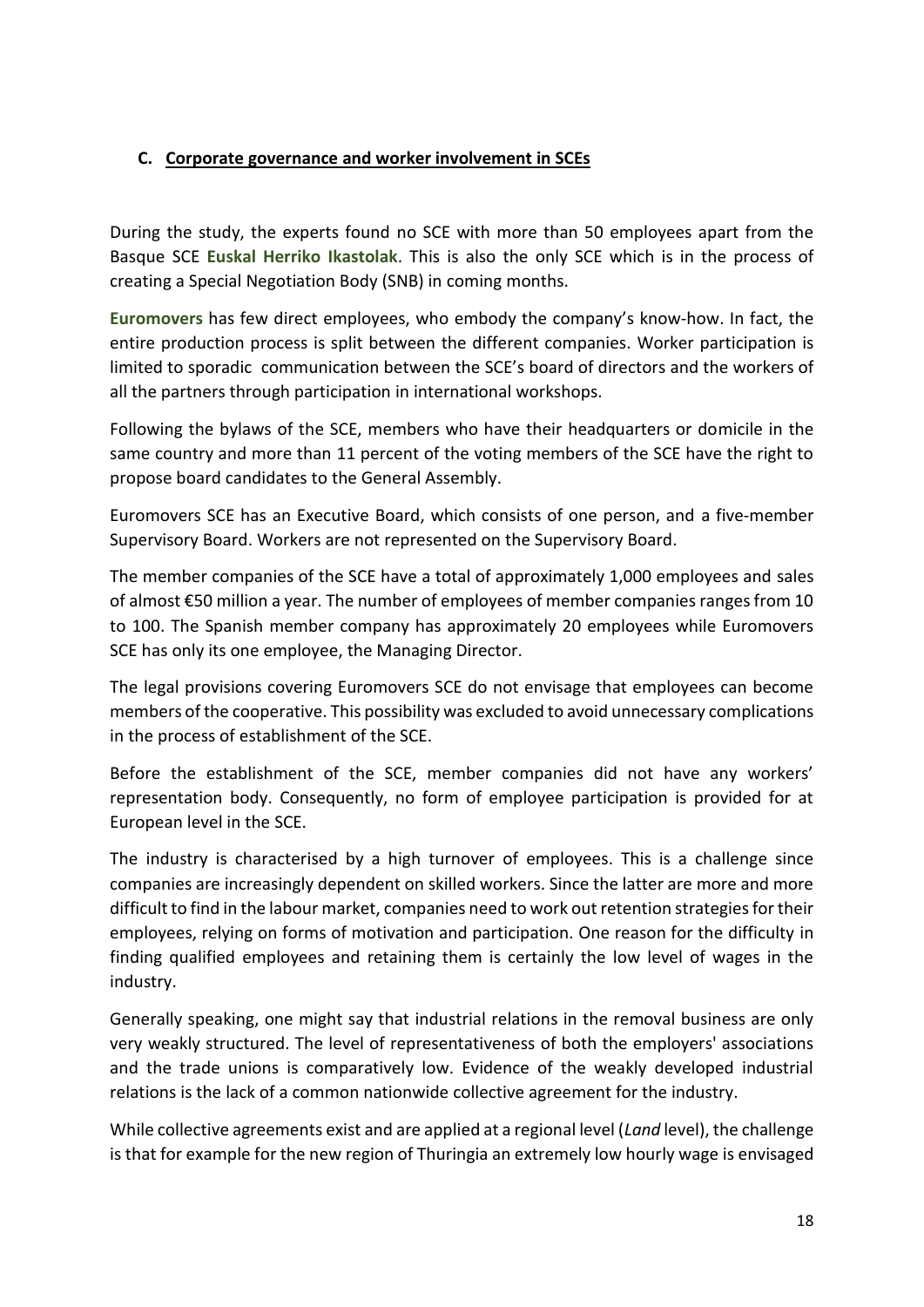for low-skilled workers, about €6. The consequence is that companies that need skilled staff unilaterally decide to pay higher wages.

For **Euskal Herriko Ikastolak**, **t**he corporate governance structure of the two founding companies comprises an Executive Board and an Administrative Board. Following the same logic**,** its system of governance comprises a Board of Directors (*Consejo de Dirección*) and an Executive Board (*Consejo Rector*). Employees do not have the same role and the same degree of involvement in the SCE but everybody participates in the SCE's activities. The employees do not have a specific impact in the decision-making process of the SCE. Considering that Ikastola has 74 employees (2013) of which only four are in France, one representative of the employees participates in meetings of the 15-strong Board. Ikastola confirmed that since the launch of the cooperative, it has considered employee participation and the application of Directive 2003/72 as a priority. In addition, Ikastola hopes to set up an SNB in the next few months.

In the cases of **Ha-Mi and FEUVA**, the question of how best to involve employees is delicate as the members are exclusively entrepreneurs. For **FEUVA**, this question is unresolved and it does not have employee representation. For **Ha-Mi**, there is an intriguing component that deserves more attention: employees (pharmacies, restaurants, winegrowers, etc.) are paid in part with the coupons (Kékfrank) issued by the cooperative. Employees' fringe benefits are paid in these coupons. Normal cafeteria practices allow employees to select their favourites, which is not the case with the fringe benefits provided by Ha-Mi. Enabling employees to choose what tax-sheltered fringe benefits could be put on the agenda as an important element in improving social dialogue within the cooperative. The research showed that these two SCEs uphold mainstream corporate behaviour without establishing an internal social dialogue or elements of workers' participation. According to these two cases, it is certain that the SCE Regulation has not engendered a new generation of cooperative laws in Hungary.

In Spain, **iesMED** agreed that there was a problem related to how the Spanish law on cooperatives deals with worker participation. Cooperative in Spain cannot join trade unions because they are considered to be entrepreneurs, who have no right to be part of trade unions. For this reason, IesMed has an autonomous regime. The employees can decide after one year to become members of the cooperative, following the cooperative rules. Until 2013, the corporate governance structure of the founding companies included all five workers as members of the Board of Directors (*Consejo Rector*). The five workers are in direct contact with the worker members. The Spanish member *Proyecto 47* is the only member to have only shareholders and no workers on its board. The SCE is organised by a **general meeting** on the one hand, and on the other hand by an **administrative board**. All the worker members and workers participate directly in all the decisions. There is no workers' representation because under Spanish law this is not required in enterprises with fewer than 30 employees. iesMed has six employees and should not reach 30 workers considering the objectives of its governance model.

The statutes plan the following governance model (which is under implementation): it is based on the search for consensus between the different parties, especially between worker members (direct employees of the cooperative), who have 35% of the votes, and institutional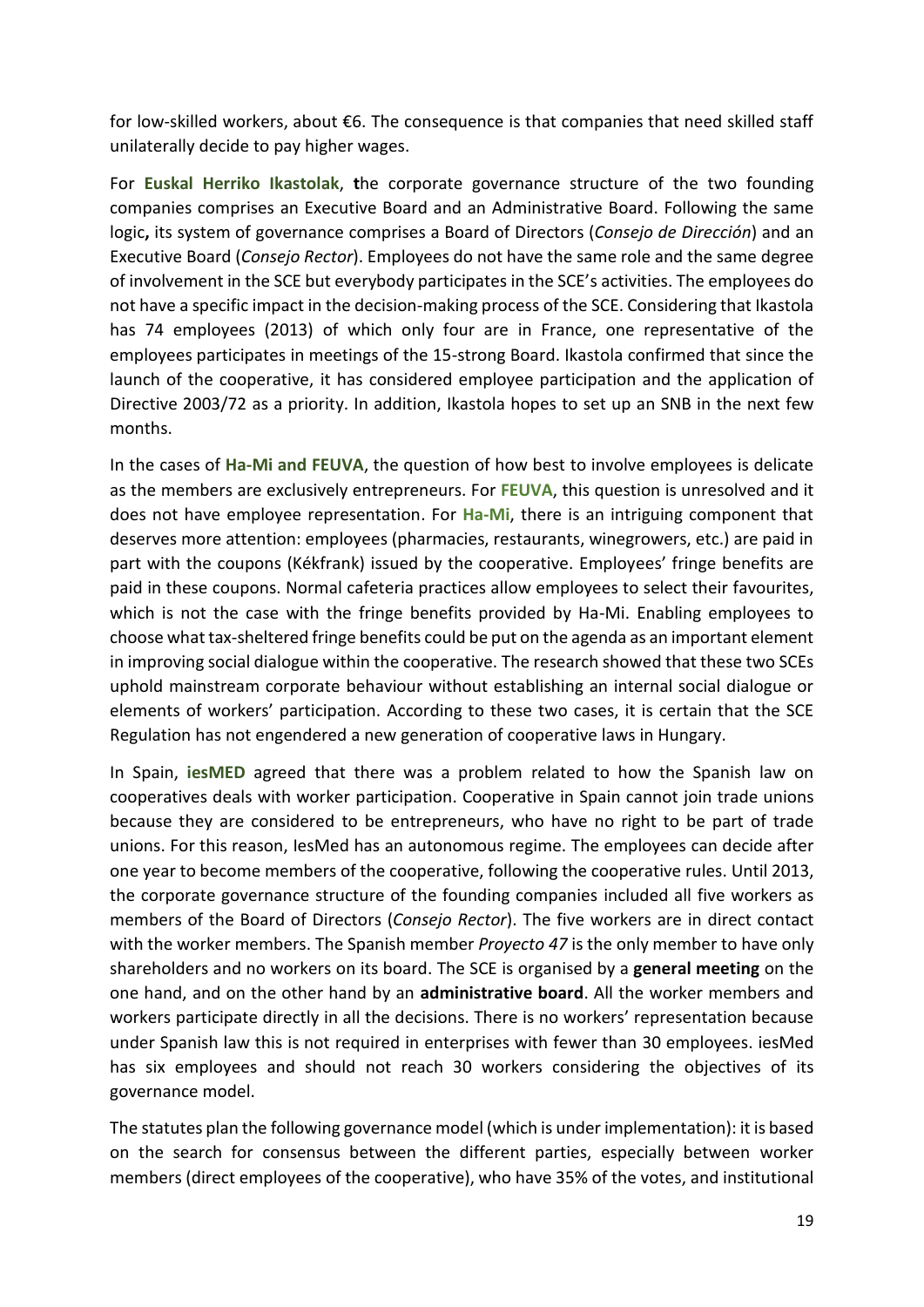partners (companies, regions, federation with Mediterranean orientation) which also have 35% of the votes. Users (consultants/clients) with 10% of the votes and skilled partners (professionals/suppliers) with 20% of the votes are also invited to become part of the iesMed network and to participate in its management. The role of the employees and their representatives in the SCE is defined as followed: nine full-time and two part-time worker members/workers. All of them are based in Barcelona, except for a representative in Morocco, one in Tunis and one worker in Montpellier (a "shared" human resource).

The representation of the employees in iesMED is very much respected, as EU Regulation 1435/2003 and EU Directive 2003/72/EC on the information, consultation and participation rights of employees in an SCE require.

**Fondo Salute** has 10 employees (in December 2013) working full-time with long-term contracts, plus two regular collaborators. In this case, employee participation, which is very high at the national level in each mutual, is still to be developed at the SCE level. In fact, in Italy, where the situation is still regulated by a royal decree from 1800, the beneficiaries of the mutual are not considered as clients but as members. They have all the rights of a member: they have an active and passive vote and the right to stand for relevant posts in the governance of the mutual. Clearly, this situation creates an imbalanced governance. On one hand, there are people managing and leading the mutual and on the other hand there are the customers, who are not aware of the internal management of the cooperative, yet, due to their high number, still have more decision-making power than the manager. Fondo Salute is working on solving the problem in order not to repeat it at the SCE level, trying to find new representation structures to allow workers to participate.

**Wecoop** does not have this problem because the SCE was born to allow workers' participation. The representatives of Wecoop attend the reunions of CCPL where they present various guidelines. The discussions of the board of directors are relayed to the members through newsletters. Moreover, the members have found new ways of influencing the governance of the company through specific interviews and meetings. Wecoop organises regular meetings twice a year to improve the interaction between the workers and their representatives. In these meetings, the representatives can answer the questions of the members and identify rules and proposals to discuss with the board of directors. The representatives who constitute the board of directors of Wecoop are 19 in number, which is the maximum number. In order to collaborate together, they use videoconferencing or travel to meet in person, and they try to hold the meetings in different places.

For **Flandria**, the participation of workers (50 people work in the cooperative) is not yet organised. The board of directors comprises seven people who meet every three months. As regards the individual partners, it is also important to underline that they are not all cooperatives, especially the Polish ones, because for historical reasons Poland is not very favourable to the creations of cooperatives.

The corporate governance structure is composed of a management board that works according to the rules of proper management for companies (corporate governance).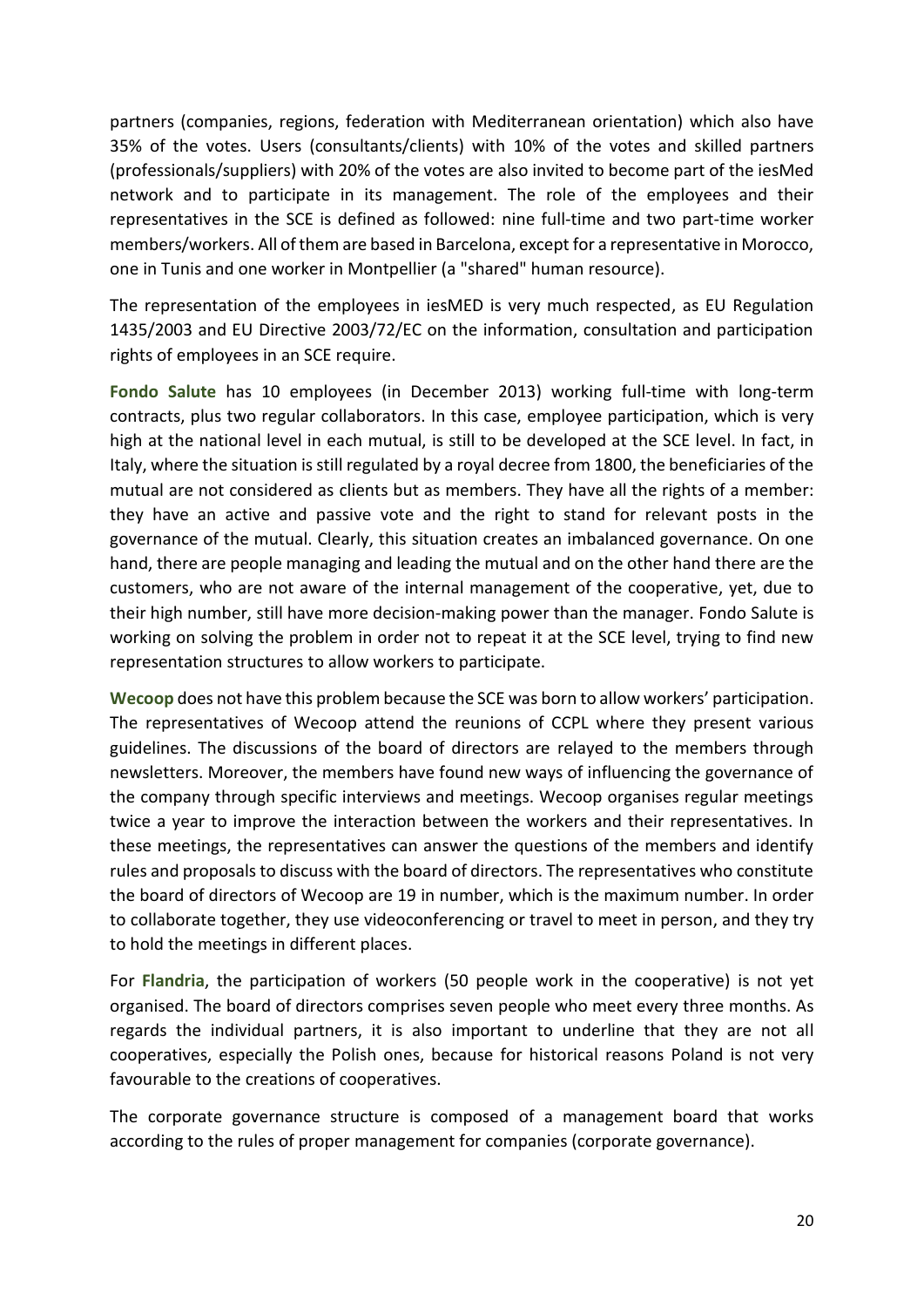In Sweden, the **Campus ReDesign SCE** has no employees, which exempts it from applying Directive 2003/72. The SCE structure is made up of a general meeting on the one hand, and on the other hand a management board with a supervisory board (the two-tier system).

**ESCOOP** has a governance system as the Italian cooperatives. This comprises an advisory board that meets every three months and an annual general assembly. In the advisory board, the employees of the SCE are not represented because they are not closely involved in the decision-making process. With two employees, Escoop does not give a participative role to its employees. The employees of the members of ESCOOP are represented in the advisory board and they participate in the decision-making process.

<span id="page-20-0"></span>In Belgium, **New B** is composed of a board, which meets at least every three months, and an annual general assembly of members. The bank is looking for ways to introduce more worker participation. Until 2013, New B has organised general assemblies in which members and workers are invited to participate and give their opinions on future orientations.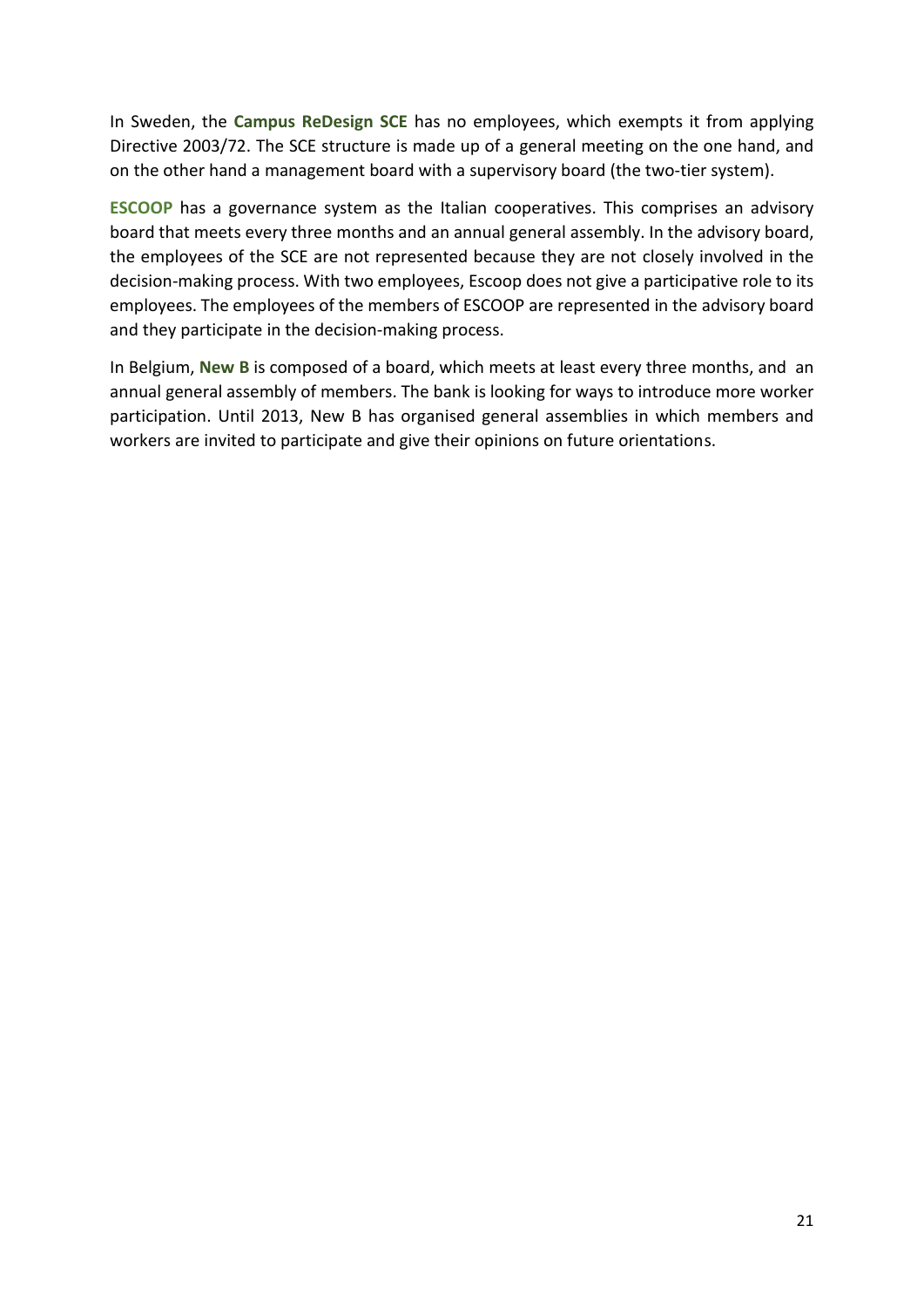#### **CONCLUSIONS**

The SCE legal framework has proved to have a development potential.

The "SCE model" seems to be a suitable tool for companies which need to coordinate on a European scale following the cooperative model.

The fact that different SCEs have come into existence in the few years since the implementation of the regulation and the directive seems to show that the SCE statute is advantageous and that it responds to a real need from European cooperatives.

In this sense, the SCEr project has spotted new emerging SCEs such as the Italian-Slovenian SCE *Social Economy Agency Coop* (SEA). This case represents an interesting example: the new SCE aims to encourage social cooperatives and enterprises, to support and develop common projects, to carry out research and to train professionals, in order to support the activities of its members and also to promote social economy values in Italy, Slovenia and other European countries. SEA will involve its workers in the management of the organisation directly and/or indirectly by the representation of the members.

The project has highlighted the advantages and limitations of setting up an SCE, as well as the issues related to worker representation and involvement in SCE governance.

First of all, as mentioned above, SCEs are created for different reasons.

The legal framework seems to perform a function in the process of internationalisation of social enterprises and cooperatives, and in particular in supporting more effective collaboration among members and partners. The SCE statute is also useful in protecting and creating common quality standards within the partnership, to promote a more visible and accountable European brand. Last but not least, creating an SCE helps a partnership to make contact with other actors of the social economy in different countries and to broaden its network.

The main limitations in setting up an SCE are of a bureaucratic, administrative and juridical nature. Many companies needed several months just to understand how to write and sign the SCE statute, and experience costs in terms of time and stress.

The main reason for these difficulties lies in the fact that SCEs are a relatively new phenomenon, of which national institutions have no experience. The SCEs which are presented above are pioneers which are facing the typical problems of going through brandnew legal procedures and experimenting with a new statute. This problem will be easily overcome after these first experiences, that will serve as pace-setter and will show the way forward to future SCEs.

The study revealed a further interesting point, that the worker involvement criteria cannot be considered as an obstacle for setting up SCEs.

Nevertheless, observing the effective implementation of worker involvement and participation in the governance of the SCEs, the situation appears to be ambiguous.

For the above-mentioned reasons, it is very early to draw any conclusion on this issue.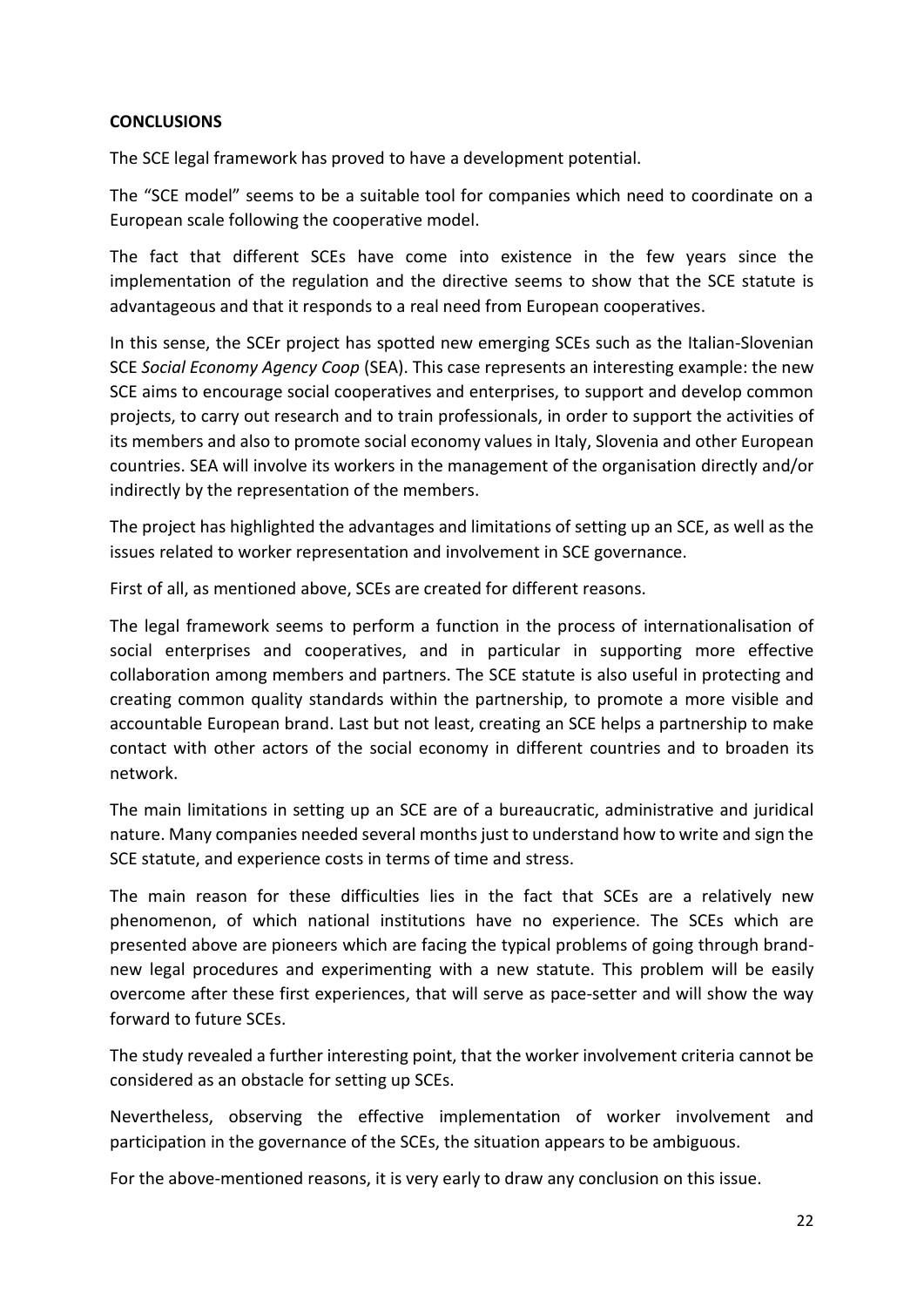The analysis of the SCEs surveyed during the project showed, on the one hand, very few attempts at full worker involvement at the SCE level. On the other hand, if not at the European network level, workers and their representatives are mostly involved at the level of the single national partners, in the national organisation, in single workplaces.

A reason for the lack of formalised worker involvement schemes in existing SCEs is only partly linked to the matter of the threshold regarding the number of employees. The SCEs analysed are still in a phase of construction, and they are still trying to understand their statutes and their possibilities at the level of boards and decision-making bodies in the EU dimension.

Creating an SCE means matching different areas with different economies, legislations and practices – including those concerning industrial relations and worker involvement. It is therefore very difficult to understand them all, elaborate them and make them work simultaneously in a new European governance scenario. Issues of such calibre are sometimes not fully resolved at the national level either.

Establishing proper worker involvement requires a good understanding and organisation of the internal structure and giving information and training to both management and workers themselves.

However, this remark does not allow any final conclusion.

In time, companies will become familiar with the statute and with the development of the intrinsic aspect of worker involvement in a European-level cooperative.

On the other hand, one good sign is the fact that there is no evidence of a conflictual relationship between the board of directors of the SCE and workers' representatives at national level. Given such conditions, in the future it is possible to expect coordination for worker representation also at the SCE level.

After this first phase of SCE assessment, the next step can reasonably be dedicated to the creation of systems for the representation of workers' interests at the SCE level. This conviction also emerges from the evidence that in the majority of cases, worker involvement exists and is well implemented and developed at national and site level.

This circumstance not only represents the goodwill of company management. It also bears testimony to the importance that cooperative companies pay to worker involvement, which is seen as a characteristic part of the company and business model.

This also means that representative structures could be adapted and transferred at the European level.

If the existing SCEs manage to solve the problems related to the internationalisation of the governance model in general, they will soon also familiarise themselves with the implementation of the representation and involvement of employees.

From both perspectives, the study confirms there are positive signs for the future of SCEs. The SCEr study has underlined that it is also necessary to look at a broader level, at the general situation of social enterprises. They sometimes have poor policy support, in particular in this period of crisis in which many public interventions in favour of companies have been